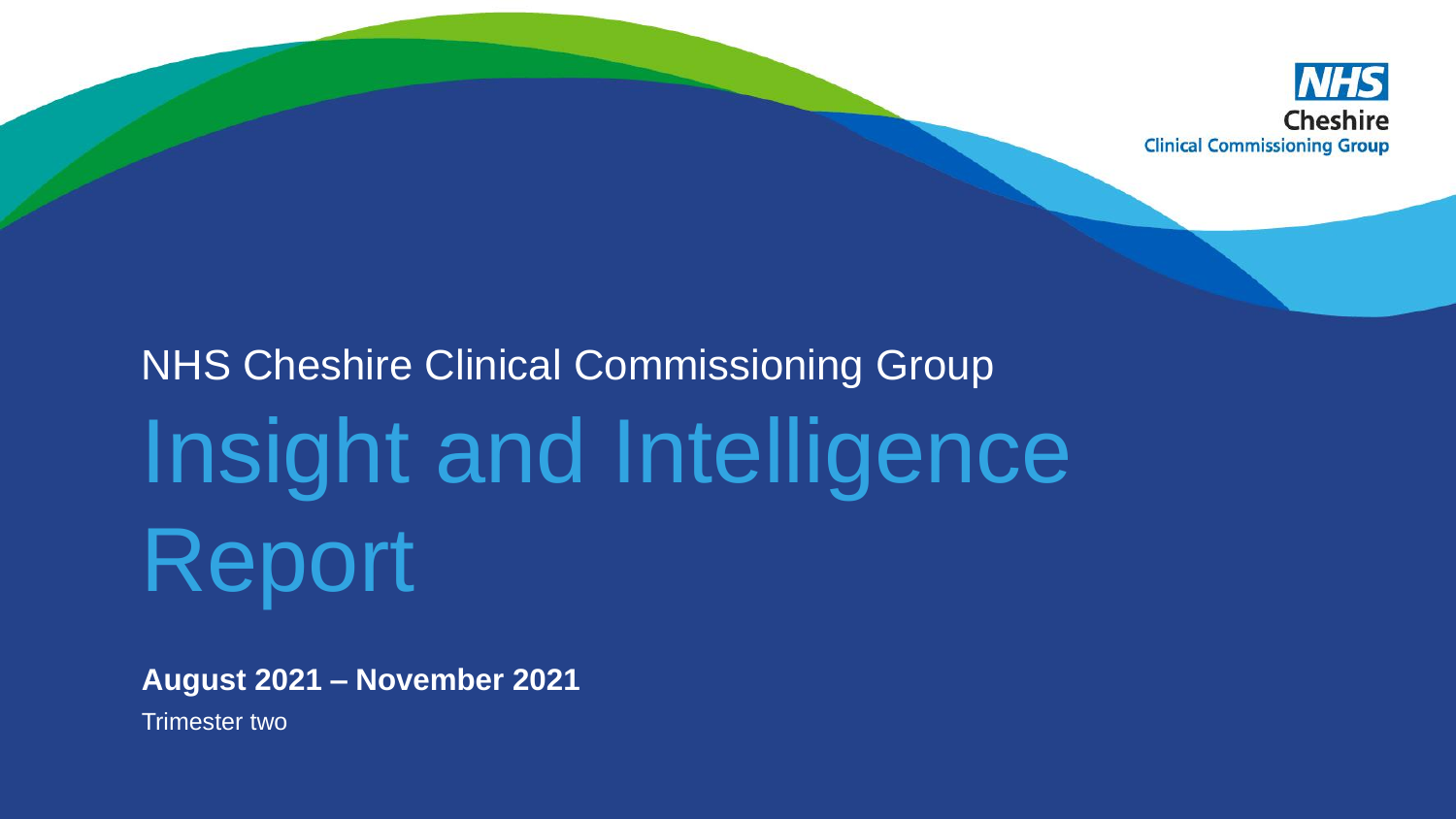# **Introduction**

We recognise how important it is for us to be open and transparent about how the feedback we receive informs our planning and decision making.

We need to ensure that public, patient and carer voices are at the centre of our local healthcare services, from planning to delivery. Every level of the commissioning system should be informed by listening to those who use and care about our services.

It's essential that we embed the residents' voice in the commissioning cycle and strengthen our ability to demonstrate the Impact that feedback has on our work.

In closing the loop you'll see examples of:

**You said, we did:** where collectively we have acted on the feedback and insight from our residents and used this to inform the way in which we commission services for the people of Cheshire

**LD and Autism focus:** It is felt that the resident's voice for people with LD and/or Autism is unlikely to be reflected in the mainstream data sources or providers contained within the Intelligence and Insight report. With this in mind, further details are included to outline and provide assurance of the engagement work that is being done in Cheshire.

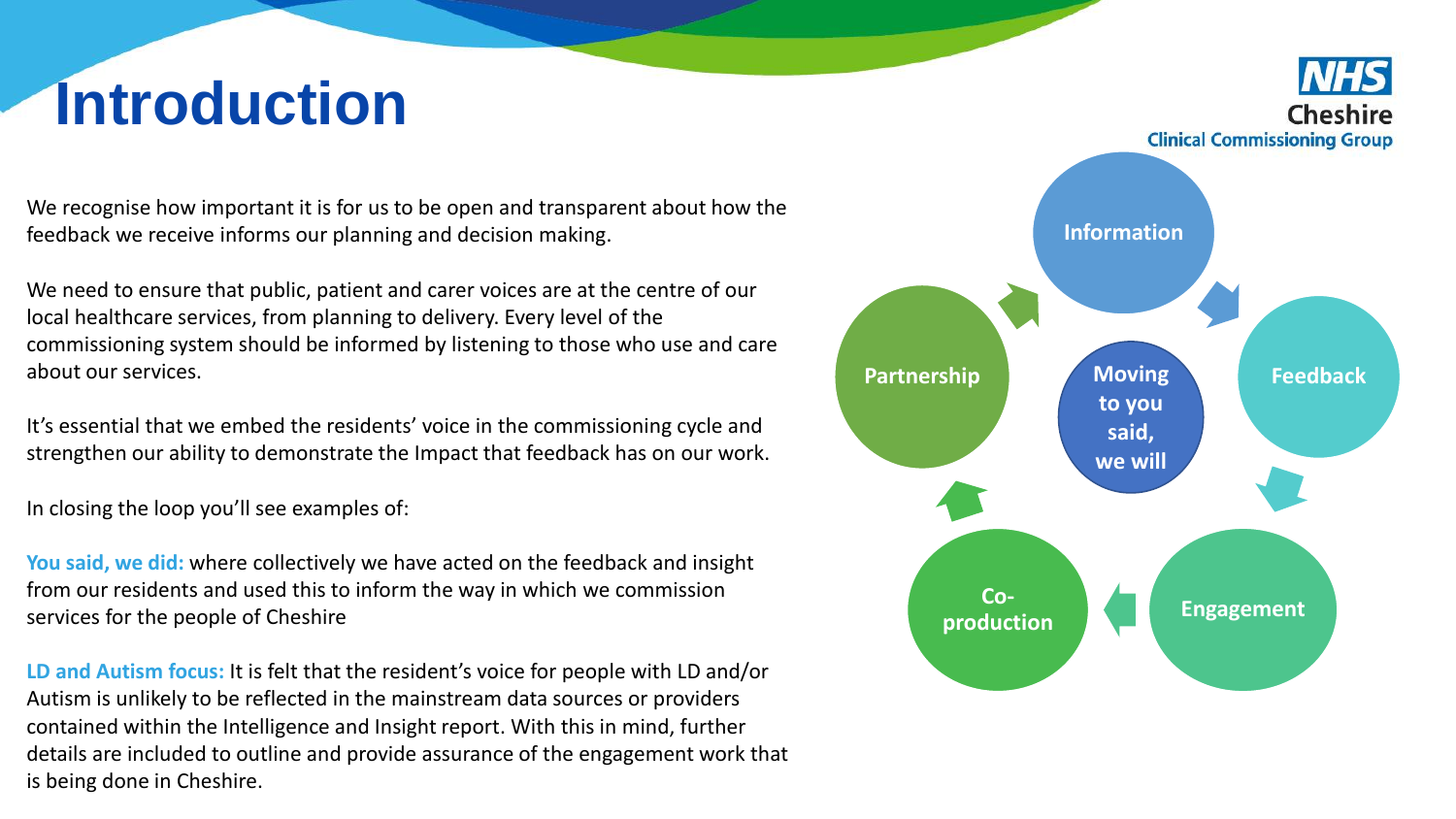# <span id="page-2-0"></span>**How to use this report**



You'll see that we have collated and triangulated our collective data and split by local provider as well as against CCG programmes

Each of the sections contains information taken from the range of data sources on this page and towards the end of the report.

The information provided in the report aims to give a high level overview of feedback to consider alongside our local data with a view to reviewing the full data set should this be needed.

The majority of the data is qualitative and has been displayed as a series of comments and personal experiences. For ease you can follow the links below to take you to each programme area:

# [Primary Care](#page-8-0) **[Pharmacy](#page-13-0)** [Strong Start](#page-14-0) [Thriving, surviving and prevention](#page-15-0) [Mental Health, Learning Disabilities and autism](#page-19-0) [Living well for longer](#page-22-0)  Unscheduled Care [Communications and Engagement](#page-30-0)

The data for this report Is taken from the following sources, with hyperlinks (where applicable) to the original and full data sets.

## **NHS Cheshire CCG**

[Patient Experience Team data 1st July 2021](https://westcheshireway.glasscubes.com/share/s/o6kojnjhtncft3kuflsd1nnuub) – 31st October 2021

Cheshire Chat Webinar - Imagining the Future Mental Health

# **Healthwatch Cheshire**

[A&E Watch Report July 2021](https://healthwatchcwac.org.uk/wp-content/uploads/2021/08/AE-Watch-July-2021-Report-2.pdf) Citizens Focus Panel – [Help Us Help You campaign](https://healthwatchcwac.org.uk/wp-content/uploads/2021/10/NHS-Help-Us-Help-You-Campaign-HWC-CFP-Report-August-2021.pdf) [Cheshire West Annual Report 2020](https://healthwatchcwac.org.uk/wp-content/uploads/2021/06/Healthwatch-Cheshire-West-Annual-Report-2020-21-FINAL.pdf) – 21 [Cheshire East Annual Report 2020 -21](https://healthwatchcheshireeast.org.uk/wp-content/uploads/2021/07/Healthwatch-Cheshire-East-Annual-Report-2020-21-FINAL.pdf)

**Care Opinion Website -** [https://www.careopinion.org.uk](https://www.careopinion.org.uk/)

**Care Quality Commission (CQC)** CQC report November 2021 – [Mental Health Ward for working age adults](https://api.cqc.org.uk/public/v1/reports/a1ad81ec-019c-456c-81d9-131dbd605d79?20211117080101)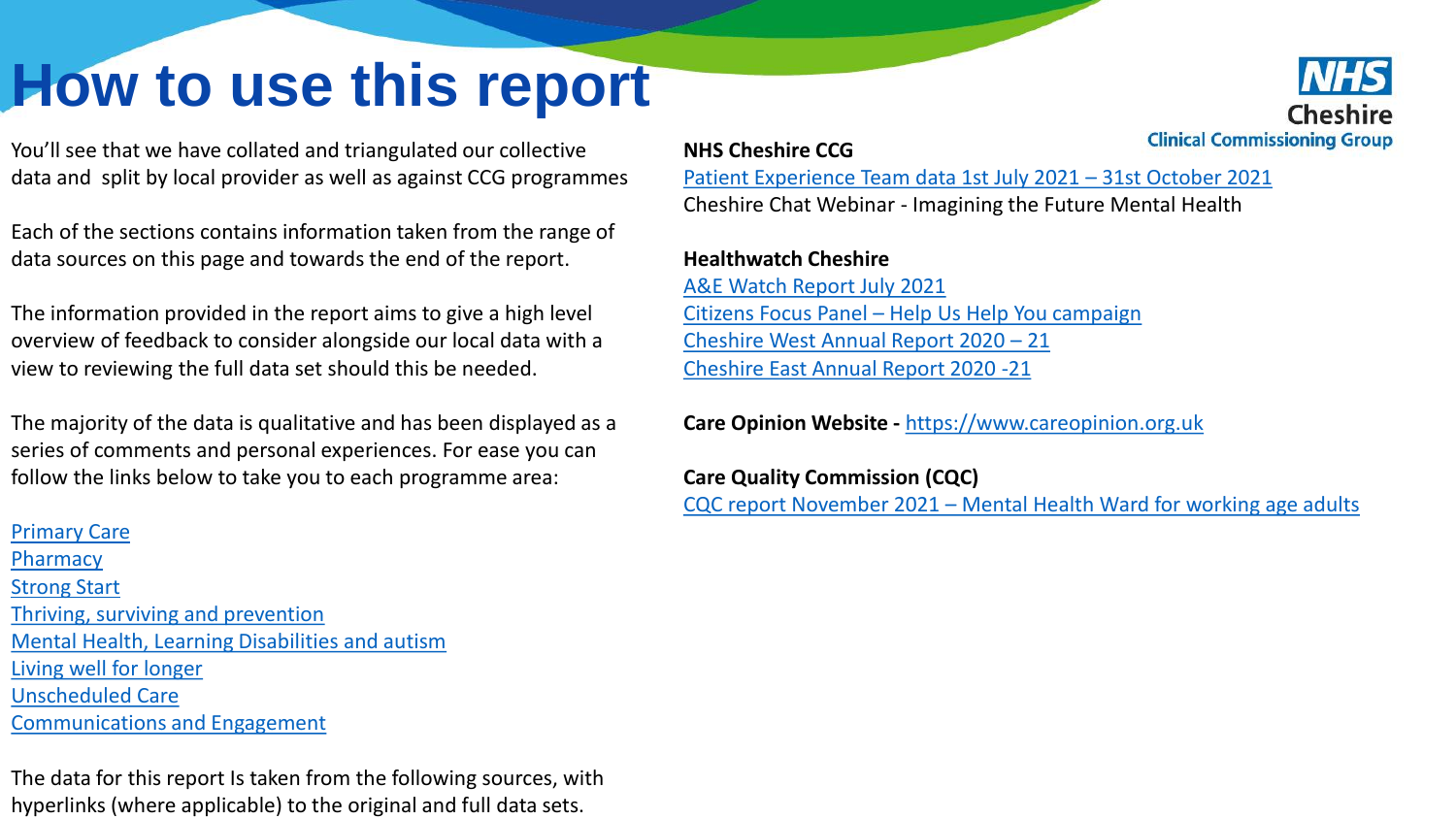# **Closing the loop**

# **You said, we did**

**It's here that we share with you the impact the engagement and involvement of our residents has had on our commissioning and the way we have used this to ensure people In Cheshire receive the best possible care** 

You would like to see more promotion of self-care to manage the health needs of the local population Continue to offer Self Care Champion training to our communities and partners across Cheshire and continue to progress the roll out of the Self Care Awards across schools, colleges and workplaces In Cheshire. Self care and encouraging the shift in behaviour change to increase responsibility and personal ownership for health, care and the use of the NHS is a cornerstone of the communications and engagement response to system pressures and winter You want to see children, young people and their families encouraged to manage their health needs Undertook a content review and relaunch of the CATCH app for supported self care in Cheshire East and secured funding for roll out of the CATCH app In Cheshire West You would like to see more support and options available for young carers Worked to ensure an integrated All Age Carers Strategy is now in place across Cheshire. Specialist support is in place for young carers and work is continuing to identify young carers within the school setting and to ensure their feelings and experiences feed Into the development of the service and support offer. You said **The Community of the Community Community** Together we… model



**Priority 1:** Development of a new service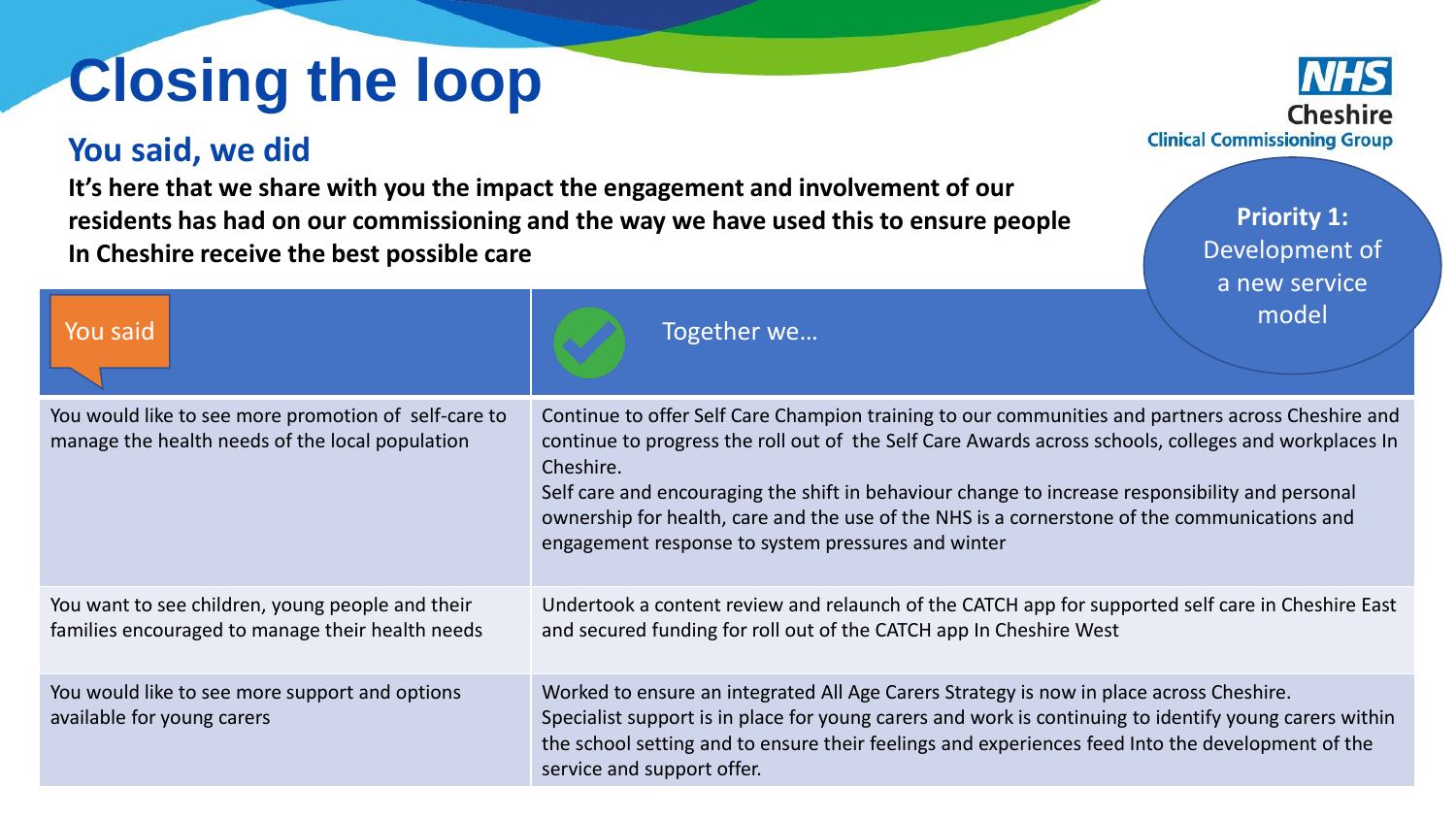# **Closing the loop**

# **You said, we did**

**It's here that we share with you the impact the engagement and involvement of our residents has had on our commissioning and the way we have used this to ensure people In Cheshire receive the best possible care** 

You wanted more support for people with eating disorders. Worked with Cheshire and Wirral Partnership (CWP) to enable them to commence a 12 month pilot for physical health checks to be carried out and managed from within the Eating Disorder Team. The CCG plans to further expand this approach for physical health checks across Cheshire You wanted to improve access to early support to children and families who need help Established Mental Health Support teams in schools across Cheshire with further expansion planned You would like to see additional Mental Health support within hospitals Commissioned a new psychiatric liaison service which is now available In all hospitals within Cheshire You would like to see a further provision of women and children's services In the community Expanded the child health hub model in both East Cheshire and Mid Cheshire Plans with plans progressing to go live with the child health hub In Cheshire West in November 2021 You said **The Community of the Community Community** Together we… **Inequalities** 



**Priority 2:** Prevention and health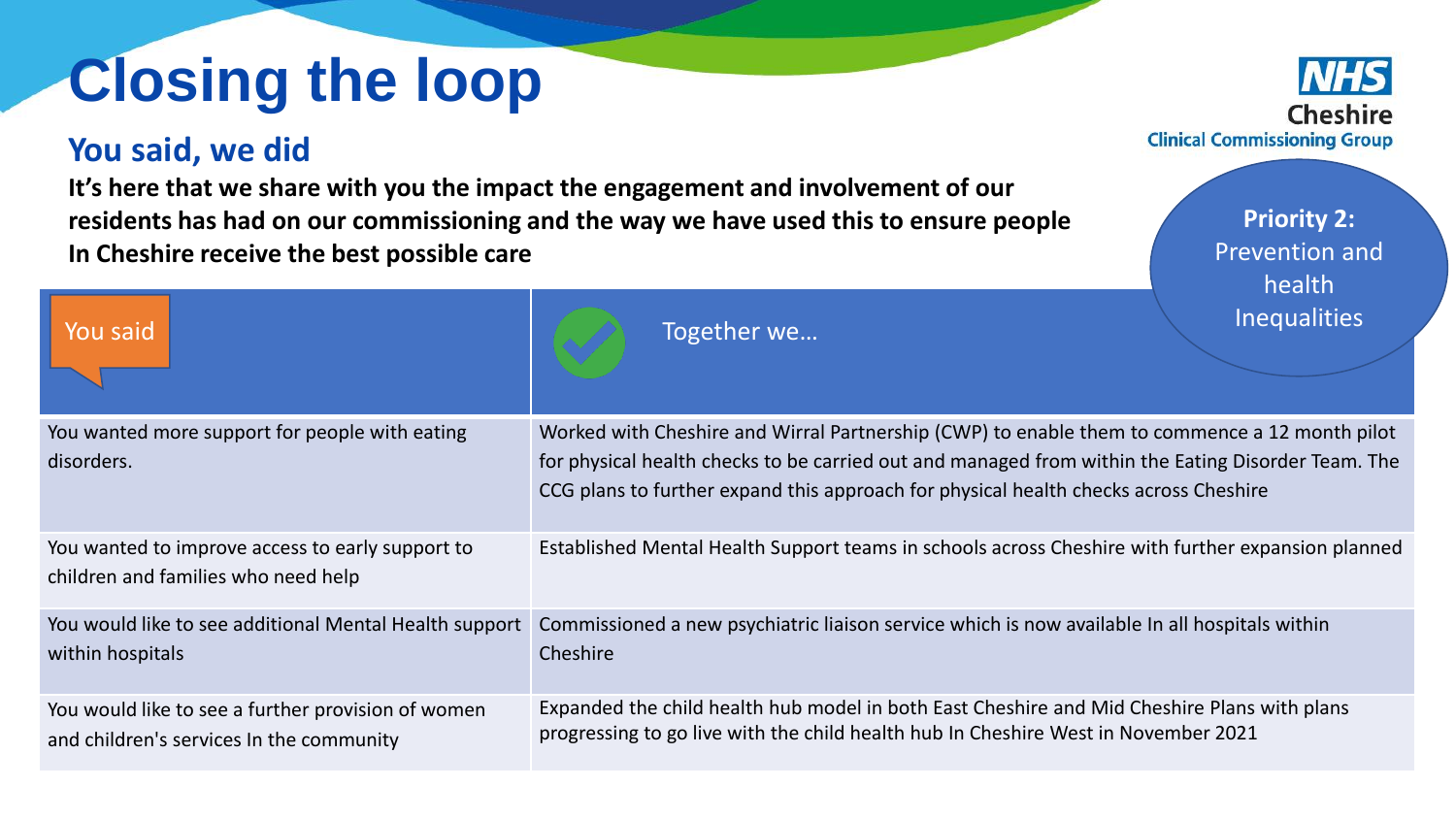# **Closing the loop**

# **You said, we did**

**It's here that we share with you the impact the engagement and involvement of our residents has had on our commissioning and the way we have used this to ensure people In Cheshire receive the best possible care** 

You would like to see more suitable services offered for Mental Health care Are in the process of developing community crisis alternatives so people who require mental health support able to access it without requirement to see their GP or visit hospital. This will Include crisis cafes and overnight provision. You would like to see more support for Mental Health within your GP Practice Are in the process of commissioning mental health practitioners to work alongside primary care colleagues In order to more effectively support people. You would like more involvement about your treatment pathway and treatment plan Developing opportunities for individuals accessing services to be supported to actively participate in the development of their treatment package and the ongoing monitoring as appropriate and are encouraged to speak to the service to discuss any concerns. You said **The Community of the Community Community** Together we… and outcomes



**Priority 3:** Improving the quality of care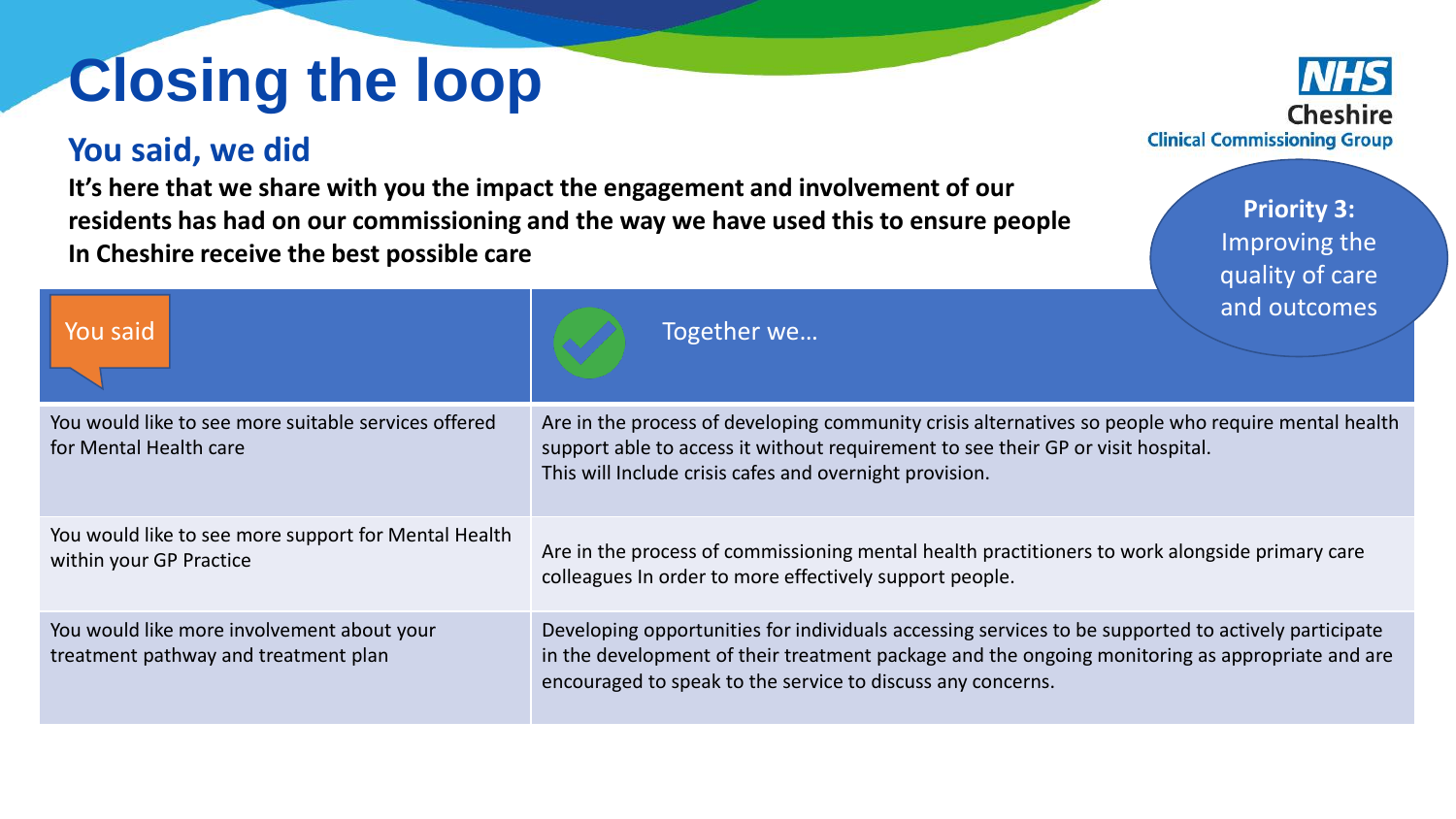# **Focus on LD and Autism**



**There is a general lack of understanding of the needs of people with LD and/or Autism. This is at all levels of service planning, commissioning, service provision, and review (NHS England 2021).** 

# **We therefore need to stop and think about whether we are doing enough to seek out the views and wishes of people with LD and/or Autism?**

To enable this, we need to consider what systems we have in place to routinely seek the views, wishes, and feelings of people with LD and/or Autism and their families as part of our core insight and intelligence work. Meaningful engagement means actively enabling people living with LD and/or Autism to share their perspectives in order to act on what they communicate as part of our routine systems.

To do this a number of **alternative methods** are likely to be successful in reaching people who are often excluded from surveys, focus group engagement or other traditional consultation activities, **(Mencap and PMLD Network, 2010).**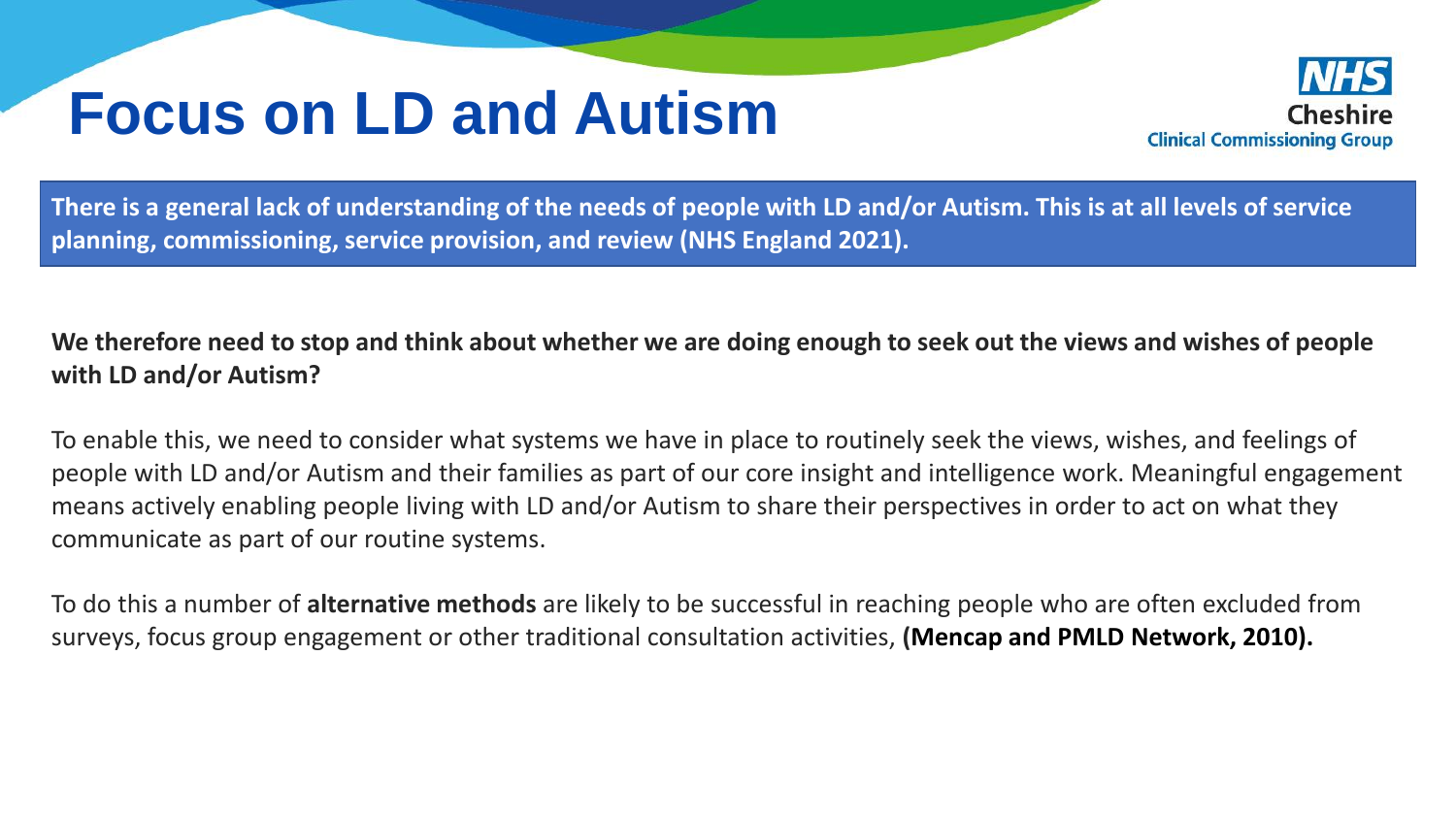# **Focus on LD and Autism**



|                        | How do we ensure we have alternative and more inclusive methods of seeking the 'resident voice' in Cheshire?                                                                                                                                                                                                                                                                                                                                                                                                               |
|------------------------|----------------------------------------------------------------------------------------------------------------------------------------------------------------------------------------------------------------------------------------------------------------------------------------------------------------------------------------------------------------------------------------------------------------------------------------------------------------------------------------------------------------------------|
| Best practice examples | Stop, Look and Listen to Me<br>Intensive Interaction<br><b>Other Ways of Speaking</b><br>Observable Indicators<br>Go For It<br><b>Involve Me</b>                                                                                                                                                                                                                                                                                                                                                                           |
| Delivery in Cheshire   | Parent Carer Forums, Autism Hubs, SEND Participation Workers<br>Parent Focus Groups (organised for Nov 2021) arranged via social media<br>Key Worker Project - Co-production with Young People<br>Engagement sessions with people with LD and Autism highlighting their experiences<br>Partnership Boards and Strategy Groups - with people who have lived experience sharing their<br>experience/expertise<br>Two current case studies presented as part of our Programme Review (October 2021)<br>highlighting learning. |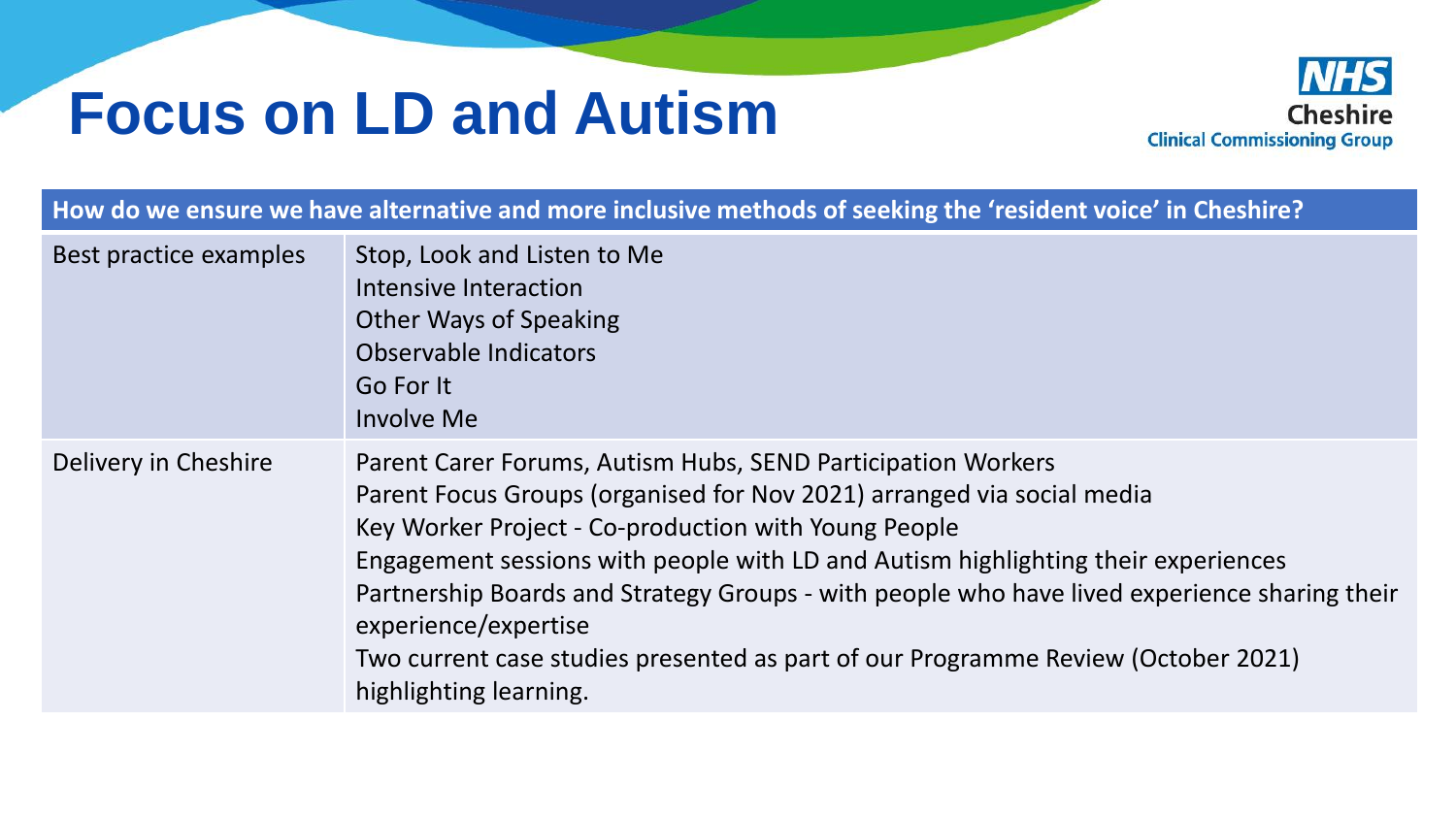<span id="page-8-0"></span>

|                                                                                                                                                                                                                                                                     |                                             |                     | <b>PRIMARY</b> |
|---------------------------------------------------------------------------------------------------------------------------------------------------------------------------------------------------------------------------------------------------------------------|---------------------------------------------|---------------------|----------------|
| <b>Feedback</b>                                                                                                                                                                                                                                                     | <b>Data source</b>                          | <b>Provider</b>     | <b>CARE</b>    |
| I was told to go to the pharmacy for a referral however I did not have luck with<br>this so they said call a GP and they had no appointments so the receptionist<br>said to come here.                                                                              | Healthwatch A&E Watch Report - July<br>2021 | <b>Primary Care</b> |                |
| I went to A&E as the GP wanted me to take a PCR before going to see him and<br>the nearest test I could find was 43 miles away which was too difficult and<br>Inconvenient to get to.                                                                               | Healthwatch A&E Watch Report - July<br>2021 | <b>Primary Care</b> |                |
| The GP was very concerned that the pain in my partner's back was so severe<br>and that he had pins and needles in his buttocks and legs. He said (If untreated)<br>the nerve could die and my partner wouldn't be able to walk and could end up<br>In a wheelchair. | Healthwatch A&E Watch Report - July<br>2021 | <b>Primary Care</b> |                |
| Explained the issues to my GP, they advised I attended minor injuries unit,<br>however there was no doctor present. I was asked to attend Leighton A&E.                                                                                                             | Healthwatch A&E Watch Report - July<br>2021 | <b>Primary Care</b> |                |
| Phoned GP got an appointment for 3 weeks later. Pain In back and chest got<br>worse so came to A&E.                                                                                                                                                                 | Healthwatch A&E Watch Report - July<br>2021 | <b>Primary Care</b> |                |
| I have very sore legs so my doctor sent me to be seen as he didn't have any face<br>to face appointments.                                                                                                                                                           | Healthwatch A&E Watch Report - July<br>2021 | <b>Primary Care</b> |                |
| Ongoing problem, sent photos to GP. GP contacted orthopaedics and they<br>advised to come to A&E to see orthopaedic consultant                                                                                                                                      | Healthwatch A&E Watch Report - July<br>2021 | <b>Primary Care</b> |                |
| I was advised to attend after GP saw photos of my swollen arm. Because it was<br>swollen all the way up my arm and red and hot I was advised to come to A&E as<br>I may need antibiotics In my vein.                                                                | Healthwatch A&E Watch Report - July<br>2021 | <b>Primary Care</b> |                |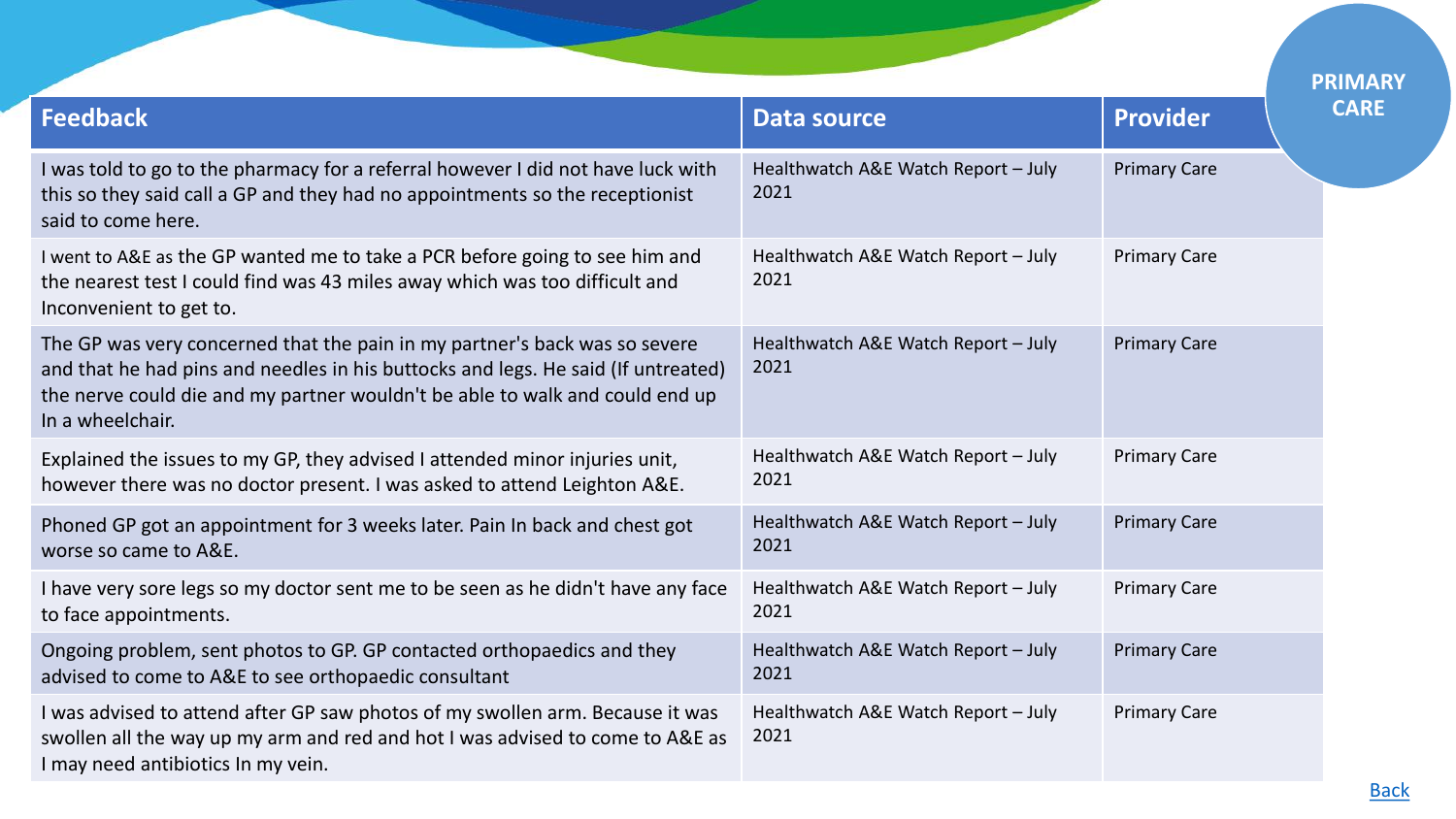|                                                                                                                                                                                                                                                                                                                                                                                                                                                                                                             |                                             |                     | <b>PRIMARY</b> |
|-------------------------------------------------------------------------------------------------------------------------------------------------------------------------------------------------------------------------------------------------------------------------------------------------------------------------------------------------------------------------------------------------------------------------------------------------------------------------------------------------------------|---------------------------------------------|---------------------|----------------|
| <b>Feedback</b>                                                                                                                                                                                                                                                                                                                                                                                                                                                                                             | <b>Data source</b>                          | <b>Provider</b>     |                |
| Had a phone call with my doctor who after hearing my concerns said I should<br>get to a hospital so he made an appointment for me                                                                                                                                                                                                                                                                                                                                                                           | Healthwatch A&E Watch Report - July<br>2021 | <b>Primary Care</b> |                |
| Yes I've been feeling unwell for a couple of days, I spoke with my doctor on the<br>phone and said take paracetamol and If it didn't improve come the hospital.                                                                                                                                                                                                                                                                                                                                             | Healthwatch A&E Watch Report - July<br>2021 | <b>Primary Care</b> |                |
| I tried to make appt a few days ago no chance, no virtual, no face to face, cant<br>even send photos so I brought my son here to A&E.                                                                                                                                                                                                                                                                                                                                                                       | Healthwatch A&E Watch Report - July<br>2021 | <b>Primary Care</b> |                |
| This visit need not of happened had the doctor seen my son either phone<br>call/virtual or face to face. The surgery reception advised me to call 111 who<br>made an appointment for me at 12.30. I'm here with son on time to be told the<br>hospital are not running an appointment system.                                                                                                                                                                                                               | Healthwatch A&E Watch Report - July<br>2021 | <b>Primary Care</b> |                |
| In March she tried to make appointment to discuss arthritic hip. After 4-5 calls<br>she was sent for X-ray and blood tests and got a virtual appointment to be told<br>to take painkillers. She got worse and made another appointment to be told<br>she had been referred to the countess with a 72 week wait. She was In pain<br>and wanted a face to face appointment, but was told only virtual appointments<br>available, only to be told she was depressed. Family have advised her to go<br>private. | Healthwatch A&E Watch Report - July<br>2021 | <b>Primary Care</b> |                |
| GP Practice has a recorded sent message by text to say don't come in as they<br>don't have the staff because they have been pinged by the App.                                                                                                                                                                                                                                                                                                                                                              | Healthwatch A&E Watch Report - July<br>2021 | <b>Primary Care</b> |                |
| There's no point getting in touch with NHS111 or my GP because she can't get<br>to see them as Its either telephone or nothing.                                                                                                                                                                                                                                                                                                                                                                             | Healthwatch A&E Watch Report - July<br>2021 | <b>Primary Care</b> |                |
|                                                                                                                                                                                                                                                                                                                                                                                                                                                                                                             |                                             |                     |                |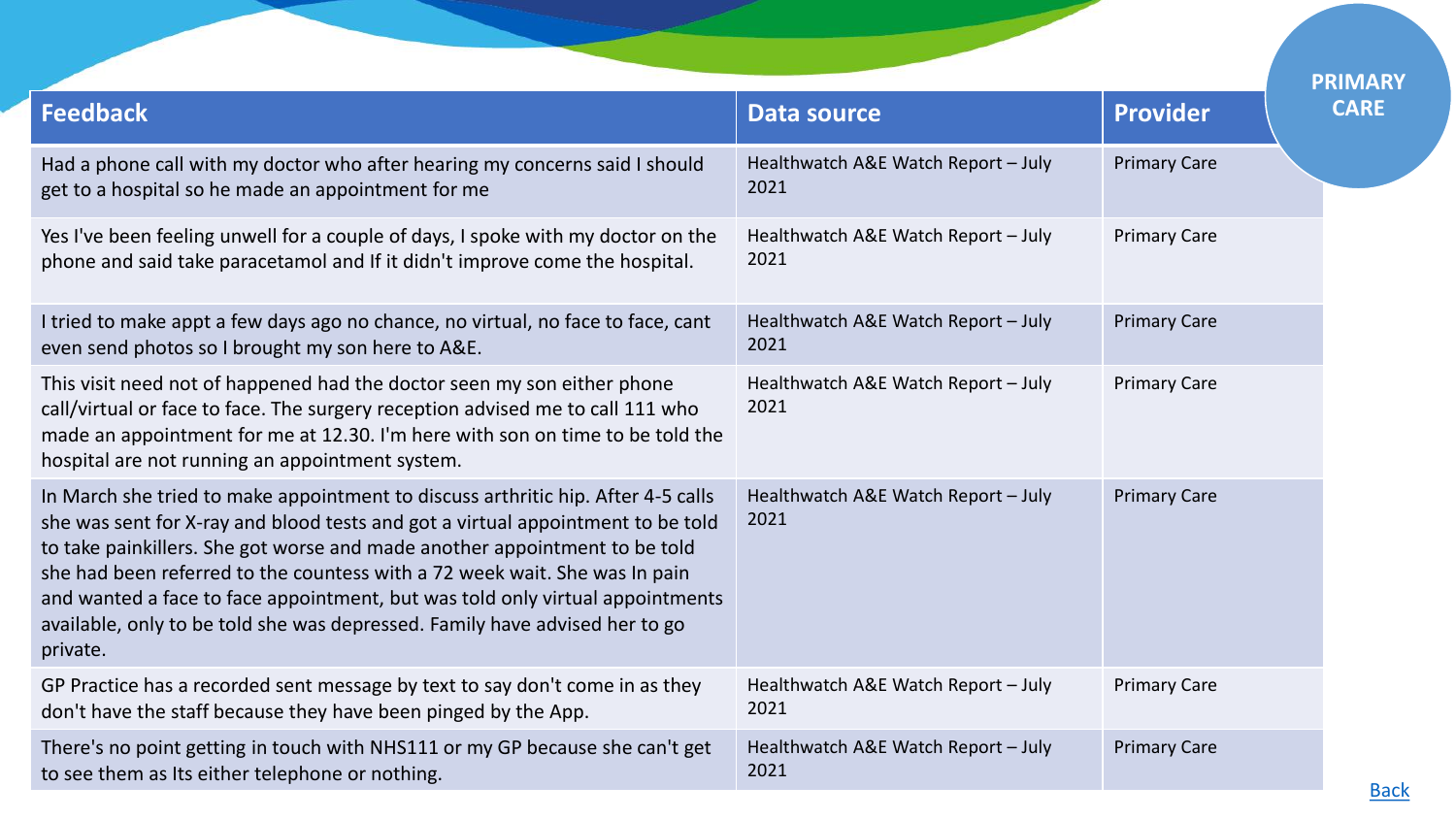| Data source                                        | <b>Provider</b>     |  |
|----------------------------------------------------|---------------------|--|
| Healthwatch A&E Watch Report -<br><b>July 2021</b> | <b>Primary Care</b> |  |
| Healthwatch A&E Watch Report -<br><b>July 2021</b> | <b>Primary Care</b> |  |
| Healthwatch A&E Watch Report -<br><b>July 2021</b> | <b>Primary Care</b> |  |
| Healthwatch A&E Watch Report -<br><b>July 2021</b> | <b>Primary Care</b> |  |
| Healthwatch A&E Watch Report -<br><b>July 2021</b> | <b>Primary Care</b> |  |
| Healthwatch A&E Watch Report -<br><b>July 2021</b> | <b>Primary Care</b> |  |
| Healthwatch A&E Watch Report -<br><b>July 2021</b> | <b>Primary Care</b> |  |
| Healthwatch A&E Watch Report -<br><b>July 2021</b> | <b>Primary Care</b> |  |
| Healthwatch A&E Watch Report -<br><b>July 2021</b> | <b>Primary Care</b> |  |
|                                                    |                     |  |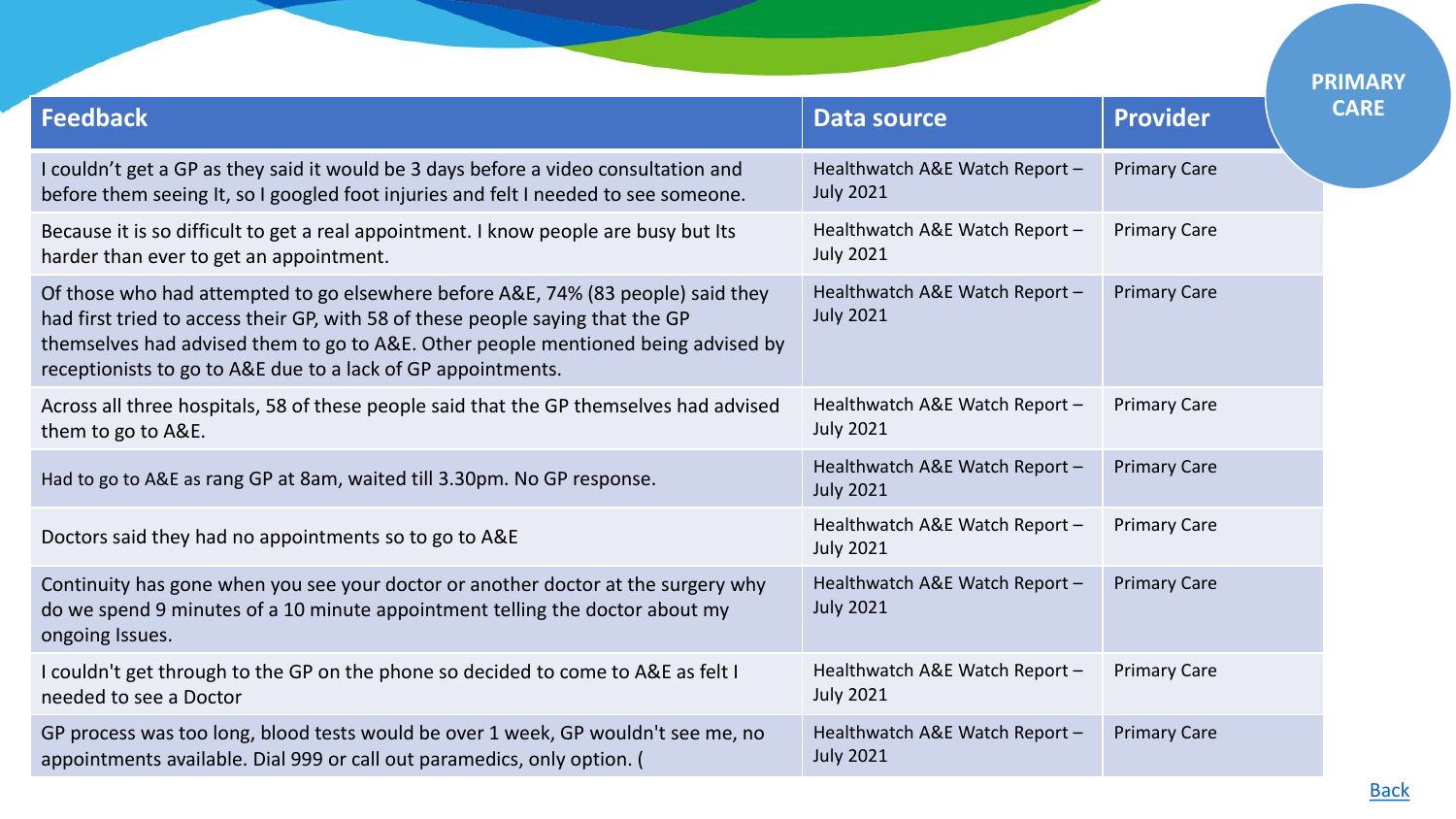|                                                                                                                                                                                                                                                                                                              |                                                                     |                     | <b>PRIMARY</b> |
|--------------------------------------------------------------------------------------------------------------------------------------------------------------------------------------------------------------------------------------------------------------------------------------------------------------|---------------------------------------------------------------------|---------------------|----------------|
| <b>Feedback</b>                                                                                                                                                                                                                                                                                              | <b>Data source</b>                                                  | <b>Provider</b>     | <b>CARE</b>    |
| People haven't felt comfortable making appointments, or with a perceived<br>overburdening of the NHS. However, there were some signs that people are<br>beginning to feel comfortable accessing healthcare again as time progressed.                                                                         | Healthwatch - Annual Report 2020-21                                 | <b>Primary Care</b> |                |
| The majority of people reported being happy to have GP video/telephone<br>appointments dependent on the concern, but there Is still strong sentiment that<br>face-to-face appointments are beneficial.                                                                                                       | Healthwatch - Annual Report 2020-21                                 | <b>Primary Care</b> |                |
| There has been a 50% increase in complaints relating to GP Practices in Cheshire<br>East this year. Physically seeing a GP was an area for concern for some people<br>contacting ICAS due to them feeling that their Issue required a physical<br>examination, rather than a telephone or video appointment. | Healthwatch - Annual Report 2020-21                                 | <b>Primary Care</b> |                |
| My GP is a credible source of information and it's relatively easy to access a<br>telephone appointment.                                                                                                                                                                                                     | Healthwatch Citizens Focus Panel -<br>NHS Help Us Help You campaign | <b>Primary Care</b> |                |
| My local GP is very professional and I feel safe when attending.                                                                                                                                                                                                                                             | Healthwatch Citizens Focus Panel -<br>NHS Help Us Help You campaign | <b>Primary Care</b> |                |
| My GP has kept strict precautions in place to stop the spread of the virus.                                                                                                                                                                                                                                  | Healthwatch Citizens Focus Panel -<br>NHS Help Us Help You campaign | <b>Primary Care</b> |                |
| Trying to get an appointment with a GP is an uphill struggle - having to go online<br>and answer lots of questions when you're unwell, Instead of just speaking to a<br>human.                                                                                                                               | Healthwatch Citizens Focus Panel -<br>NHS Help Us Help You campaign | <b>Primary Care</b> |                |
| The message they are sending out, seems to be putting you off contacting them $-$<br>especially GP surgeries.                                                                                                                                                                                                | Healthwatch Citizens Focus Panel -<br>NHS Help Us Help You campaign | <b>Primary Care</b> |                |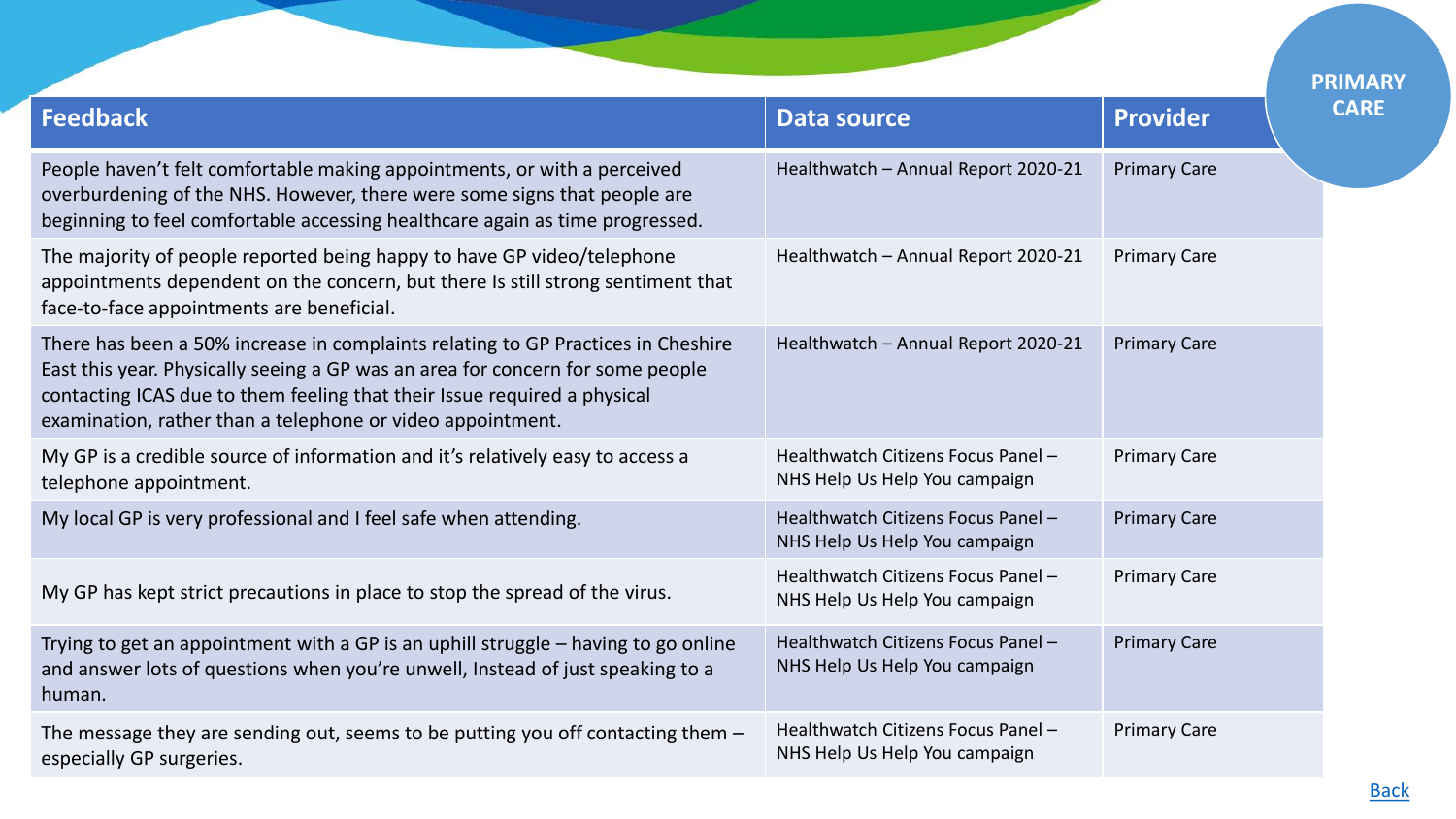|                                                                                                                                                                                                                                                                                                                                                                                                                                                                                                                                                                                                                                                                                                                                                                                                                                                                                                                                                                                     |                                                                     |                     | <b>PRIMARY</b> |
|-------------------------------------------------------------------------------------------------------------------------------------------------------------------------------------------------------------------------------------------------------------------------------------------------------------------------------------------------------------------------------------------------------------------------------------------------------------------------------------------------------------------------------------------------------------------------------------------------------------------------------------------------------------------------------------------------------------------------------------------------------------------------------------------------------------------------------------------------------------------------------------------------------------------------------------------------------------------------------------|---------------------------------------------------------------------|---------------------|----------------|
| <b>Feedback</b>                                                                                                                                                                                                                                                                                                                                                                                                                                                                                                                                                                                                                                                                                                                                                                                                                                                                                                                                                                     | <b>Data source</b>                                                  | <b>Provider</b>     | <b>CARE</b>    |
| I feel that GPs have hidden away behind closed doors and haven't offered the<br>same help to patients as those on the front lines.                                                                                                                                                                                                                                                                                                                                                                                                                                                                                                                                                                                                                                                                                                                                                                                                                                                  | Healthwatch Citizens Focus Panel -<br>NHS Help Us Help You campaign | <b>Primary Care</b> |                |
| I'm happy that GPs have started making full use of technology I.e., more telephone<br>appointments and having patients upload photos for triage.                                                                                                                                                                                                                                                                                                                                                                                                                                                                                                                                                                                                                                                                                                                                                                                                                                    | Healthwatch Citizens Focus Panel -<br>NHS Help Us Help You campaign | <b>Primary Care</b> |                |
| 40 contacts relating to GP primary care services were received including the following<br>themes:<br>Registration issues - delays in registration at chosen practice, wishing to move to a<br>$\bullet$<br>different practice, removal from current practice, refusal without identification.<br>Access - access to face to face appointments, access to home visits, concerns<br>$\bullet$<br>regarding closure of branch surgery, comments regarding increase in housing<br>developments and how this would affect.<br>Communication - difficulties getting through to their GP Practices by telephone,<br>$\bullet$<br>access to online booking of appointments.<br>Medication – prescription delays, 28 day prescribing policy, choice of medication,<br>$\bullet$<br>Special Allocation Scheme patients.<br>Access to Medical Records - Requested for amendments to records, access to<br>$\bullet$<br>records.<br>Access to treatment – Influenza vaccination, ear syringing. | CCG Patient Experience Team Data                                    | <b>Primary Care</b> |                |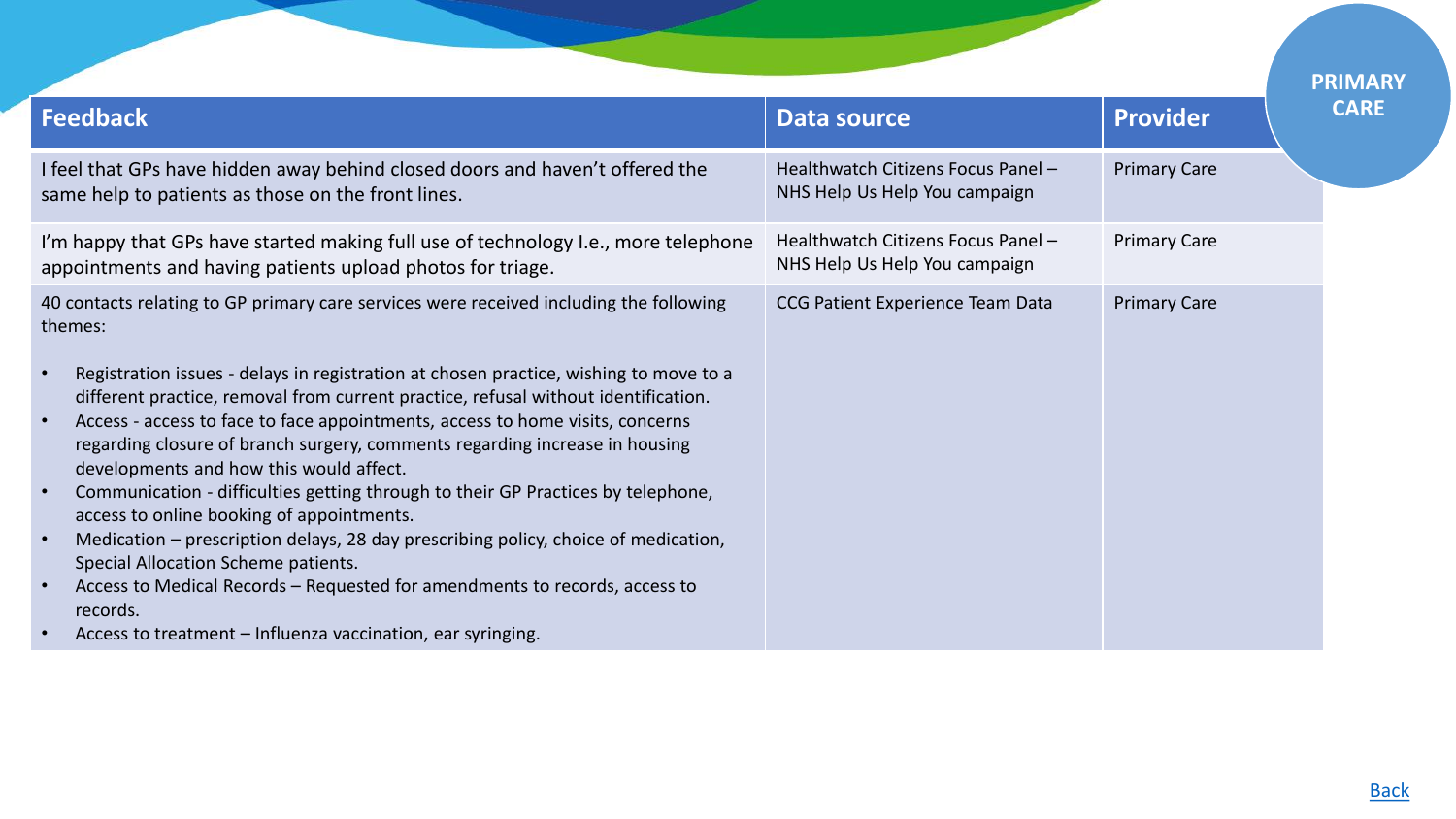<span id="page-13-0"></span>

| <b>Feedback</b>                                                                                                                                                                        | Data source                                                         | <b>Provider</b>          | <b>PHARMACY</b> |
|----------------------------------------------------------------------------------------------------------------------------------------------------------------------------------------|---------------------------------------------------------------------|--------------------------|-----------------|
| Issues with prescriptions and medication, particularly with the repeat prescription<br>process, occurred throughout the pandemic, but as time went on these became far less<br>common. | Healthwatch - Annual Report<br>2020-21                              | <b>Pharmacy Services</b> |                 |
| My pharmacist is very knowledgeable on common ailments and is very easy to access<br>without the need for an appointment.                                                              | Healthwatch Citizens Focus Panel<br>- NHS Help Us Help You campaign | <b>Pharmacy Services</b> |                 |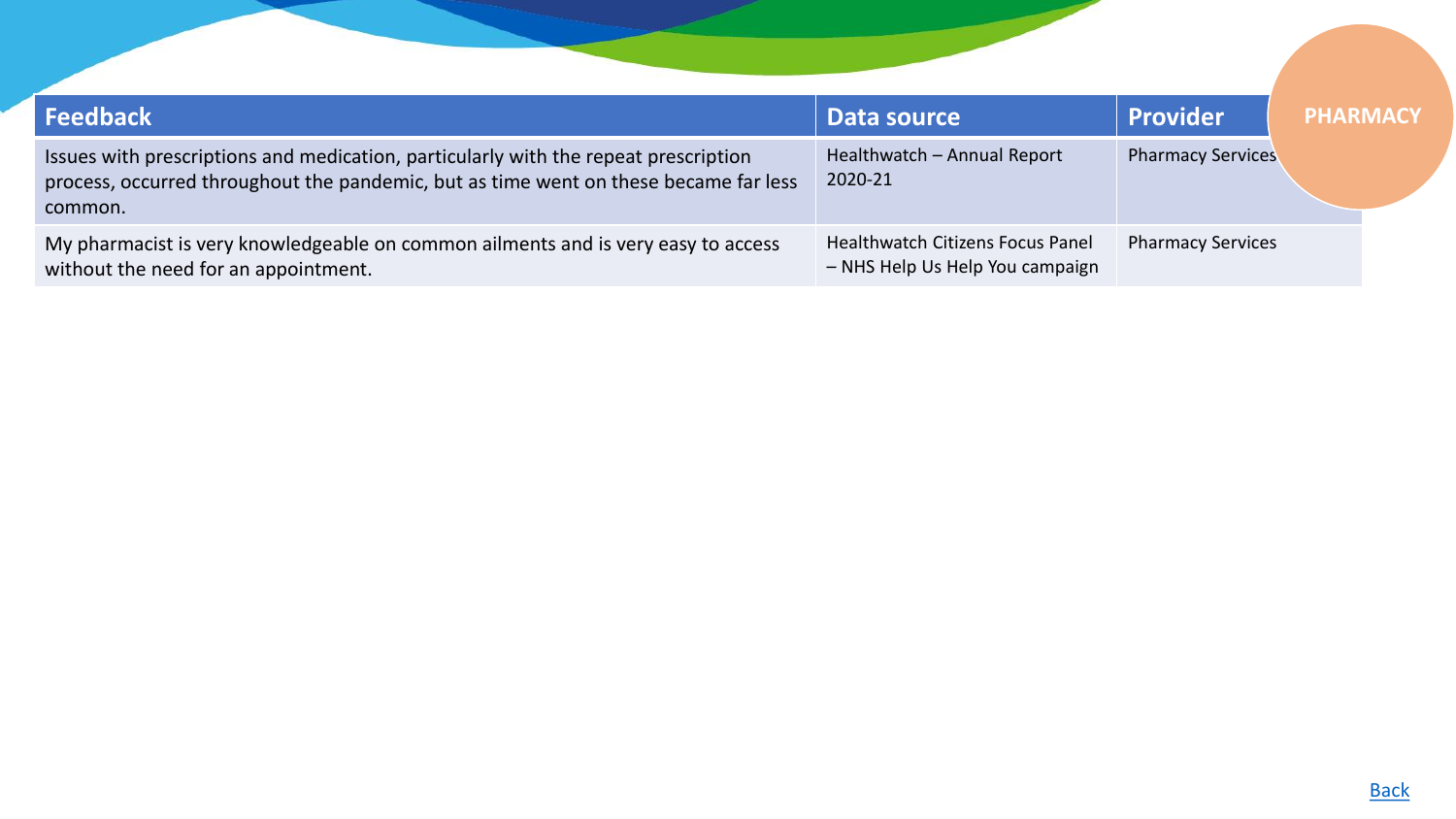<span id="page-14-0"></span>

| <b>Feedback</b>                                                                                                                                                                                                                                                                                            | Data source                                | Provider                                                                               | <b>STRONG START</b> |
|------------------------------------------------------------------------------------------------------------------------------------------------------------------------------------------------------------------------------------------------------------------------------------------------------------|--------------------------------------------|----------------------------------------------------------------------------------------|---------------------|
| From start to finish of the birth of my son was really poor. Only got to visit my partner<br>once bear in mind she was in for 8 days In total. Didn't get to see my new born son till he<br>was 2 days old was not allowed to see him or partner.                                                          | <b>Care Opinion Website</b>                | <b>Mid Cheshire</b><br><b>Hospitals NHS</b><br><b>Foundation Trust</b><br>(MCHFT)      |                     |
| Received a brilliant child centred service. The physio was so engaging- the outcome of the<br>work very successful- getting my child on board and motivated to do the exercises at<br>home made such a difference.                                                                                         | <b>Care Opinion Website</b>                | <b>Countess of Chester</b><br><b>Hospital NHS</b><br><b>Foundation Trust</b><br>(COCH) |                     |
| I entered the Gynaecology department as instructed the midwife and was told to sit in<br>the waiting area. After half an hour I approached the nurse at the front to check that I<br>was on the list to be seen as no-one had taken any details from me. She responded In a<br>rude and aggressive manner. | <b>Care Opinion Website</b>                | <b>COCH</b>                                                                            |                     |
| Sonographer reflected on their approach when undertaking ultrasound scans to mother's<br>during their pregnancy in line with the values and behaviours expected from Trust staff.                                                                                                                          | <b>CCG Patient Experience Team</b><br>Data | <b>MCHFT</b>                                                                           |                     |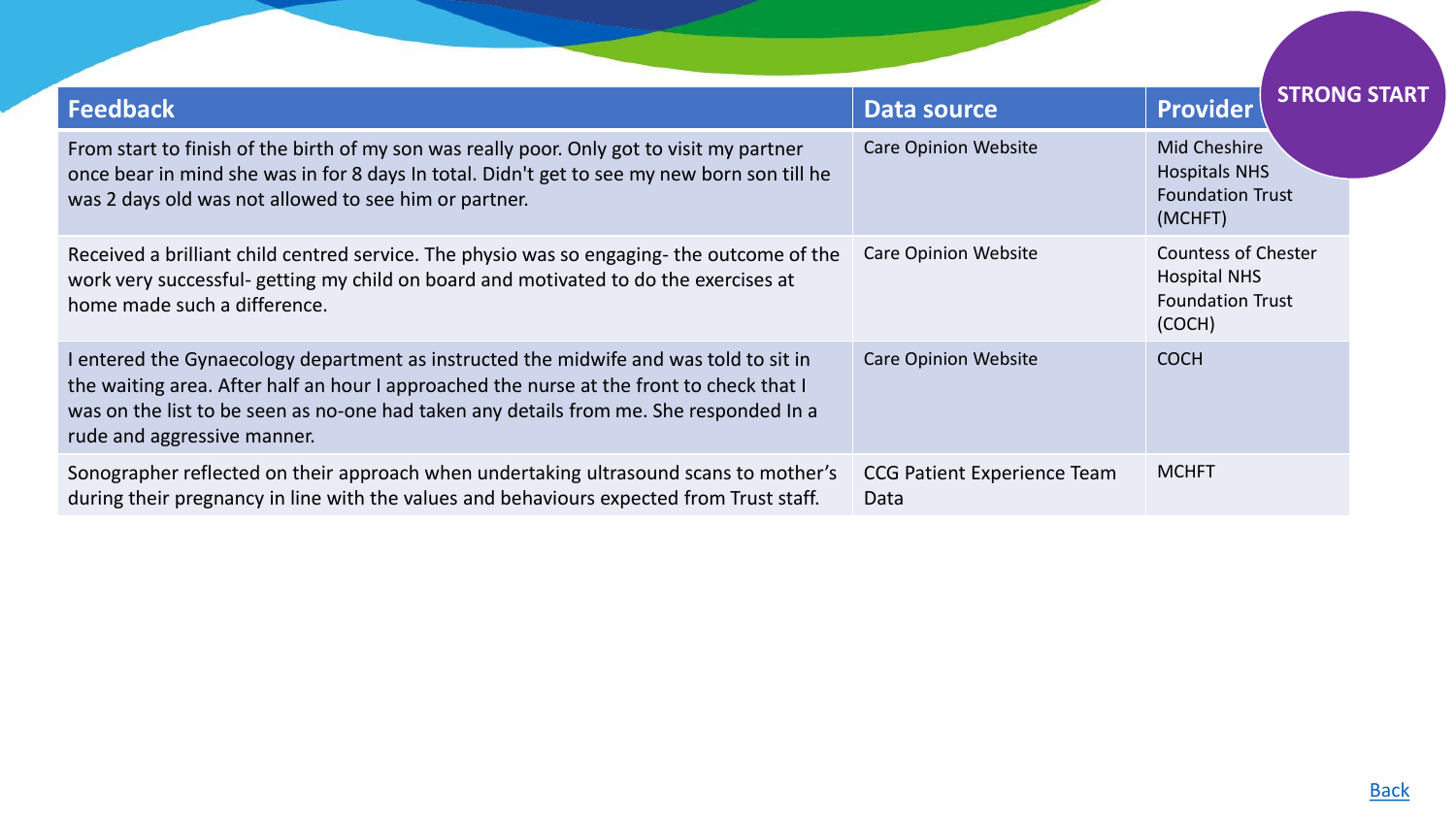<span id="page-15-0"></span>

| <b>Feedback</b>                                                                                                                                                                                                                                                                                                                                                                                                          | Data source                                                                   | <b>Provider</b>                                 | <b>THRIVING,</b><br><b>SURVIVING</b> |
|--------------------------------------------------------------------------------------------------------------------------------------------------------------------------------------------------------------------------------------------------------------------------------------------------------------------------------------------------------------------------------------------------------------------------|-------------------------------------------------------------------------------|-------------------------------------------------|--------------------------------------|
| I'm concerned about the length of time for hospital treatments, particularly for painful<br>conditions, the length of waiting lists Is a serious situation.                                                                                                                                                                                                                                                              | <b>Healthwatch Citizens Focus</b><br>Panel - NHS Help Us Help<br>You campaign | n/a                                             | $\mathbf{g}$<br><b>PREVENTION</b>    |
| I think the back log of cases created by Coronavirus will take a few years to tackle and may<br>shorten lives.                                                                                                                                                                                                                                                                                                           | <b>Healthwatch Citizens Focus</b><br>Panel - NHS Help Us Help<br>You campaign | n/a                                             |                                      |
| I don't think we've had the Covid vaccine long enough to know how effective It is and how long<br>it will last.                                                                                                                                                                                                                                                                                                          | <b>Healthwatch Citizens Focus</b><br>Panel - NHS Help Us Help<br>You campaign | n/a                                             |                                      |
| During my visit to the Ophthalmology department in January I was seen very promptly by a<br>number of staff. I was very impressed with how quickly I was seen, especially in these difficult<br>times. At the time I felt quite nervous being In a hospital, but it felt very clean and COVID safe.<br>Everyone I met was friendly and made me feel comfortable, whilst having tests to check for<br>possible glaucoma   | <b>Care Opinion Website</b>                                                   | <b>MCHFT</b>                                    |                                      |
| I recently went to see a surgeon after 2 years of pain, it a shoulder impingement, I have done<br>physio and had a steroid injection and the pain got worse on both. After waiting 6 months for<br>the referral to be seen I get to see a surgeon. What a waste of time, he was overly aggressive<br>with me from the moment I walked In, argumentative and wouldn't let me talk, even to the<br>point of shouting at me | <b>Care Opinion Website</b>                                                   | <b>MCHFT</b>                                    |                                      |
| I had an appointment with the radiology department today. The staff were gentle, warm and<br>welcoming but I would really like to point out how marvellous the place was looking - you have a<br>fantastic cleaning team and It shows.                                                                                                                                                                                   | <b>Care Opinion Website</b>                                                   | Victoria Infirmary<br>Northwich (VIN-<br>MCHFT) |                                      |
| So very impressed with the care of my partner following her call for a colonoscopy after a<br>routine home test. In spite of all the Covid protocols making face to face Impossible, she has<br>been given all the information needed and reassurance to make her experience as positive as<br>possible.                                                                                                                 | <b>Care Opinion Website</b>                                                   | <b>MCHFT</b>                                    | <b>Back</b>                          |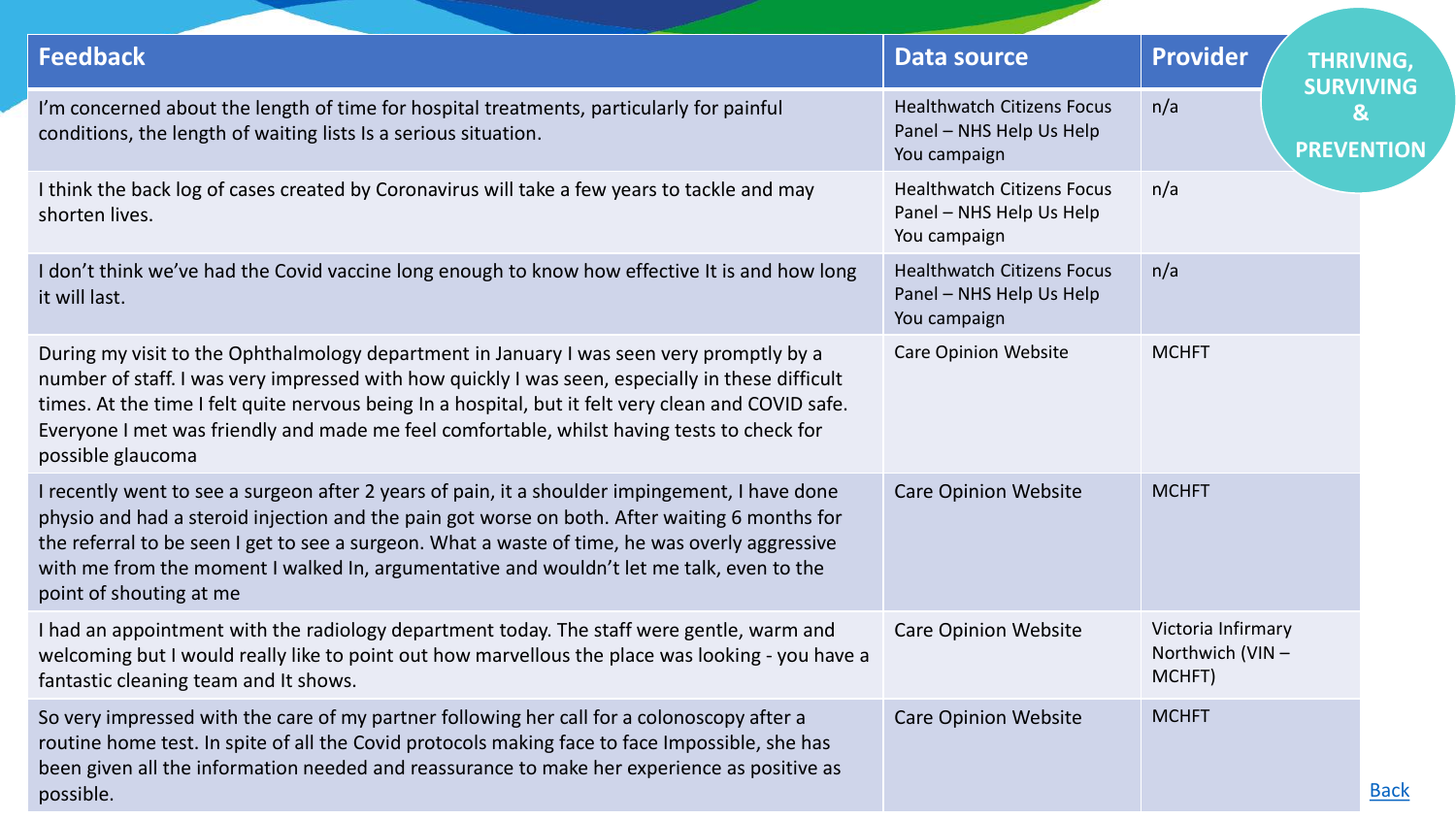| <b>Feedback</b>                                                                                                                                                                                                                                                                                                                                                                                                                                                                                                      | <b>Data source</b>          | <b>Provider</b>                         | <b>THRIVING,</b>                           |
|----------------------------------------------------------------------------------------------------------------------------------------------------------------------------------------------------------------------------------------------------------------------------------------------------------------------------------------------------------------------------------------------------------------------------------------------------------------------------------------------------------------------|-----------------------------|-----------------------------------------|--------------------------------------------|
| Had a new hip replacement could not have had better treatment anywhere which<br>is harder to achieve as It took place during Covid restrictions many thanks to all<br>concerned                                                                                                                                                                                                                                                                                                                                      | <b>Care Opinion Website</b> | <b>MCHFT</b>                            | <b>SURVIVING</b><br>&<br><b>PREVENTION</b> |
| Visited Urology outpatients and was very impressed by all the nurses and sister<br>who attended me. They were very attentive, caring and gave me very good advice.<br>The sister followed up very quickly on all actions and I had notification of follow up<br>scan and procedure next day                                                                                                                                                                                                                          | <b>Care Opinion Website</b> | <b>MCHFT</b>                            |                                            |
| My sister and I would like to express our most sincere thanks and appreciation to<br>all of the nursing staff on Ward 18 at Leighton Hospital, with a special mention to<br>the "Sisters" on the ward for the professional, kind and loving care they have given,<br>over the past few weeks, to our wonderful, 95-year old mother.                                                                                                                                                                                  | <b>Care Opinion Website</b> | <b>MCHFT</b>                            |                                            |
| I had surgery to remove my gallbladder. I was very nervous, the surgeon took time<br>to explain everything. The nurses on the ward were very kind, I was impressed at<br>how they keep on top of everyone's pain. Nothing was too much trouble, thank<br>you all very much. I feel gratitude that I've had my operation In these difficult<br>times.                                                                                                                                                                 | <b>Care Opinion Website</b> | <b>MCHFT</b>                            |                                            |
| Can't recommend the team in the Endoscopy unit highly enough. Have been in for<br>4 procedures over last 12 months and each time met with caring, professional and<br>efficient staff. They quickly put you at ease at a time when many are nervous even<br>If only visiting for tests.                                                                                                                                                                                                                              | <b>Care Opinion Website</b> | <b>East Cheshire NHS</b><br>Trust (ECT) |                                            |
| I went for a hysteroscopy at New Alderley house Macclesfield this morning terrified<br>after reading all the horror stories online. But please don't believe them all - the<br>staff at New Alderley house that do this are amazing. The consultant takes the time<br>to explain exactly what will happen and your dignity Is preserved at all times.<br>There is an amazing nurse who will hold your hand and talk the whole way through<br>the procedure to distract you. What a lovely lady she deserves a medal! | <b>Care Opinion Website</b> | <b>ECT</b>                              | <b>Back</b>                                |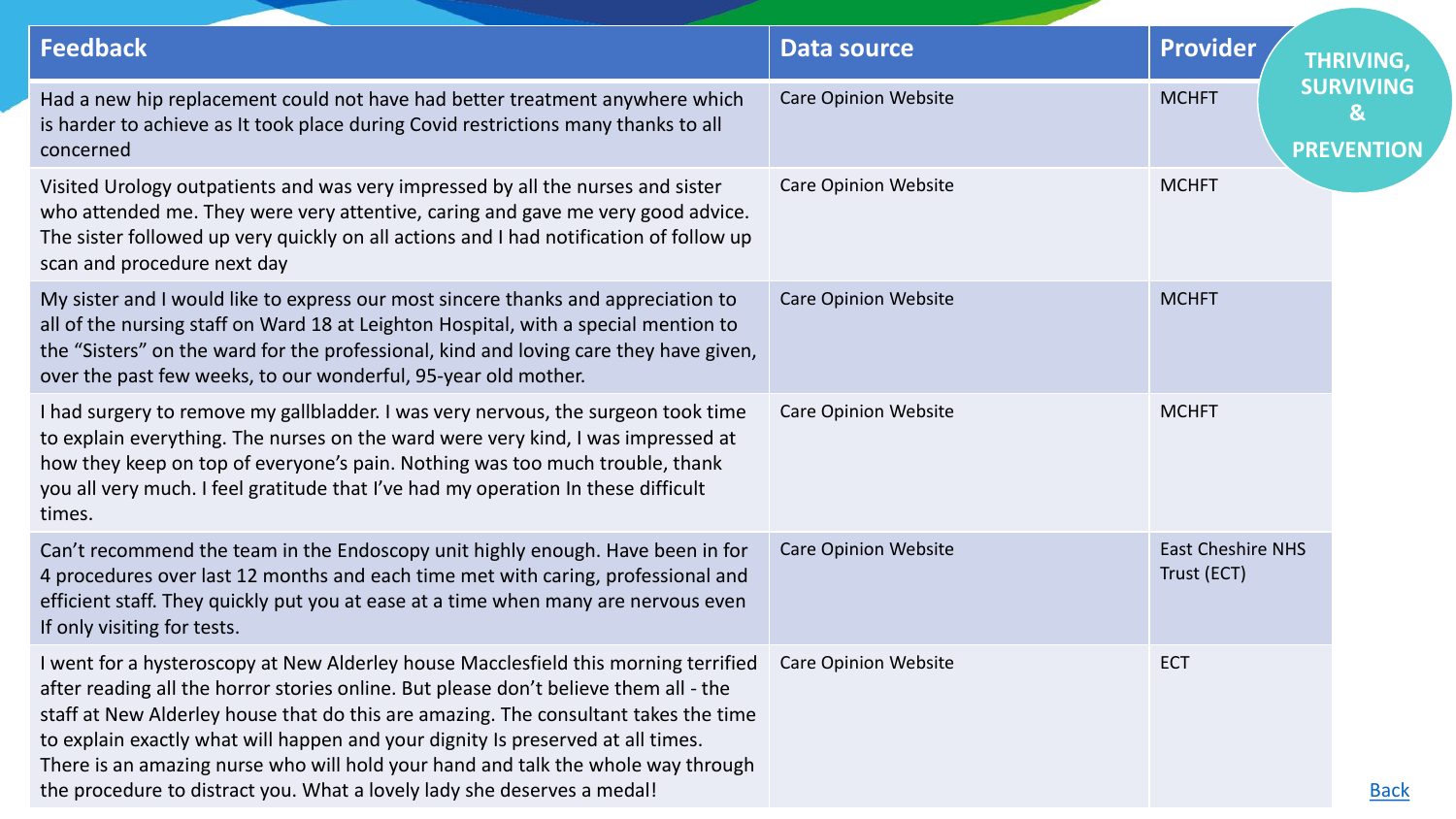| <b>Feedback</b>                                                                                                                                                                                                                                                                                                                                                                                                | <b>Data source</b>               | <b>Provider</b>                                                     |  |
|----------------------------------------------------------------------------------------------------------------------------------------------------------------------------------------------------------------------------------------------------------------------------------------------------------------------------------------------------------------------------------------------------------------|----------------------------------|---------------------------------------------------------------------|--|
|                                                                                                                                                                                                                                                                                                                                                                                                                |                                  | <b>THRIVING,</b>                                                    |  |
| I attended the breast surgery clinic. Firstly the receptionist was downright rude.<br>Considering most women are attending at a highly anxious time I was quite taken<br>aback at her manner.                                                                                                                                                                                                                  | <b>Care Opinion Website</b>      | <b>SURVIVING</b><br><b>ECT</b><br>$\mathbf{g}$<br><b>PREVENTION</b> |  |
| I had surgery today and would just like to thank the staff. Particularly one nurse I<br>wish I knew her name! She had a rainbow lanyard on, she was so friendly and even<br>help my hand when she knew I was a bit nervous. She made me feel so much more<br>comfortable even when things weren't quite going to plan.                                                                                         | <b>Care Opinion Website</b>      | <b>COCH</b>                                                         |  |
| This is a very busy clinic. As such, it's always a little chaotic at the best of times.<br>However, deaf people are completely overlooked & no reasonable adjustments<br>(which is required by law) were made. The clinicians were calling out people's<br>names through masks. This made It impossible for me to lip read. I told the<br>receptionist but still, the hospital failed to make any adjustments. | <b>Care Opinion Website</b>      | <b>COCH</b>                                                         |  |
| The investigation into a complaint regarding general nursing care, identified that<br>Wards 50 and 54 had not carried out a Malnutrition Universal Screening Tool<br>(MUST) assessment on the patient. As a result, the Wards have been reminded of<br>the importance of the checks and audited to ensure compliance.                                                                                          | CCG Patient Experience Team Data | <b>COCH</b>                                                         |  |
| A patient has described their poor experience of attending for a Covid vaccination<br>at the Trust allergy clinic. Specific concerns relate to the attitude of clinical staff<br>and condition of the clinic room.                                                                                                                                                                                             | CCG Patient Experience Team Data | <b>MCHFT</b>                                                        |  |
| Ward 10 highlighted as having a dirty floor in a patient side-room and marked<br>laundry. The Trust identified that there had been supply problems in accessing<br>laundry. The Ward confirmed that a Credits for Cleaning audit had been carried out<br>during the patient's time on the Ward and this indicated a compliance rate of<br>91.64%.                                                              | CCG Patient Experience Team Data | <b>MCHFT</b>                                                        |  |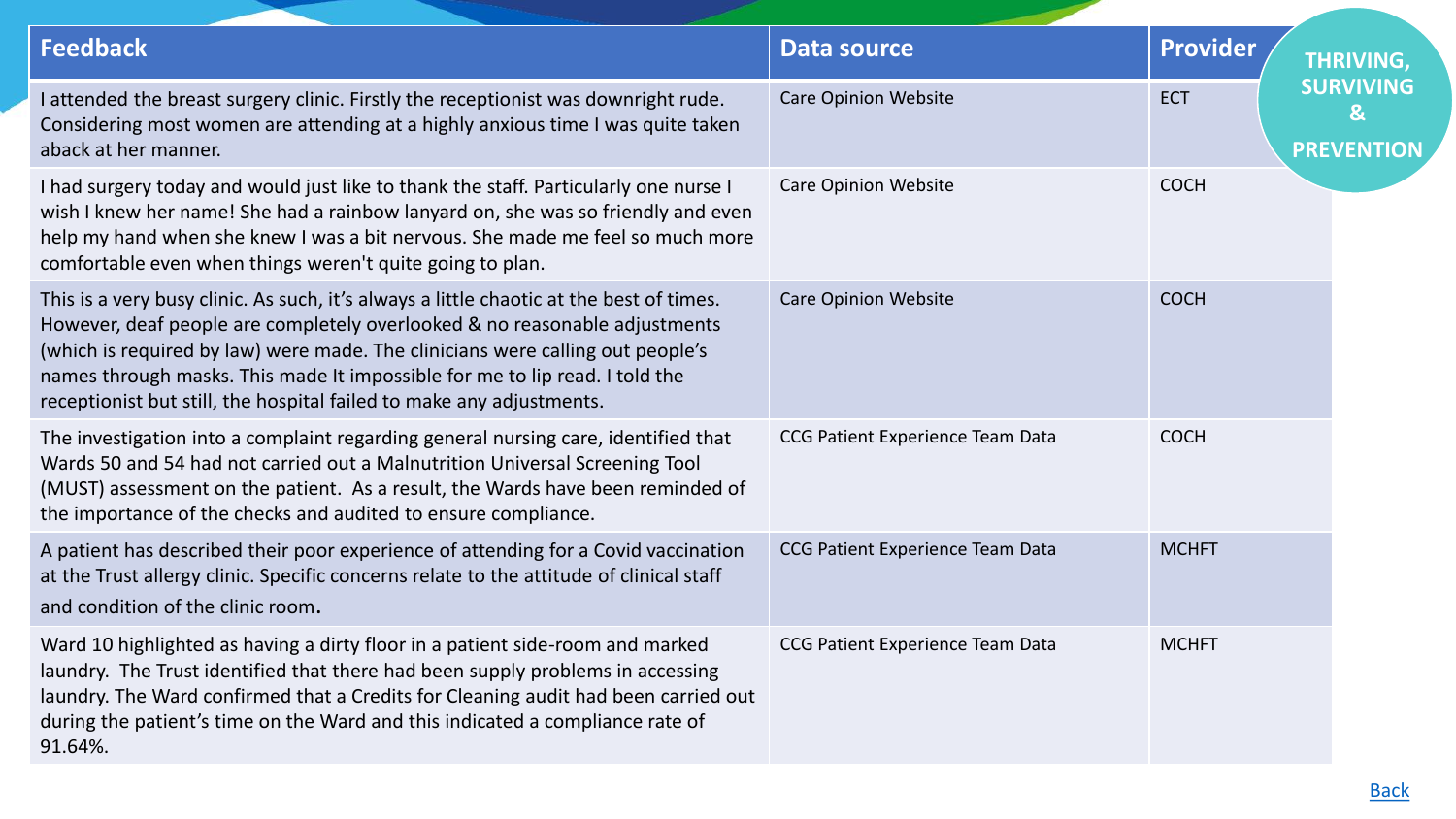| <b>Feedback</b>                                                                                                                                                                                                                                                                                                                                                                                                                                 | <b>Data source</b>               | <b>Provider</b> | <b>THRIVING,</b>                                  |
|-------------------------------------------------------------------------------------------------------------------------------------------------------------------------------------------------------------------------------------------------------------------------------------------------------------------------------------------------------------------------------------------------------------------------------------------------|----------------------------------|-----------------|---------------------------------------------------|
| A reminder has been given to staff to bring forward a patient procedure if diabetes<br>is identified at the time of admission. A further reminder in relation to updating<br>patients in the waiting room, when delays occur.                                                                                                                                                                                                                   | CCG Patient Experience Team Data | <b>MCHFT</b>    | <b>SURVIVING</b><br>$\bf{g}$<br><b>PREVENTION</b> |
| The complaint describes repeated requests by the family of a palliative care patient<br>for transfer to a Hospice for end-of-life care. The concern indicates that this was<br>denied on a number of occasions as the Palliative Care Specialist advised that the<br>patient was not at the stage of end-of-life. The patient sadly died, following<br>admission as a day case. The complaint is currently under investigation by the<br>Trust. | CCG Patient Experience Team Data | <b>ECT</b>      |                                                   |
| During the reporting period the Patient Experience Team received a total of 137<br>contacts relating to the Covid-19 vaccination programme. The type of Covid-19<br>enquiries received included issues with vaccine records, access to boosters, access<br>for under 18's, vaccines at home, dosing intervals and requests for choice of<br>vaccine.                                                                                            | CCG Patient Experience Team Data | n/a             |                                                   |
| The Patient Experience Team received five contacts during the reporting period in<br>respect of the CCG policy for NHS funded treatment for subfertility. The enquiries<br>related to the number of In vitro fertilisation (IVF) cycles and the definition of<br>childlessness.                                                                                                                                                                 | CCG Patient Experience Team Data | n/a             |                                                   |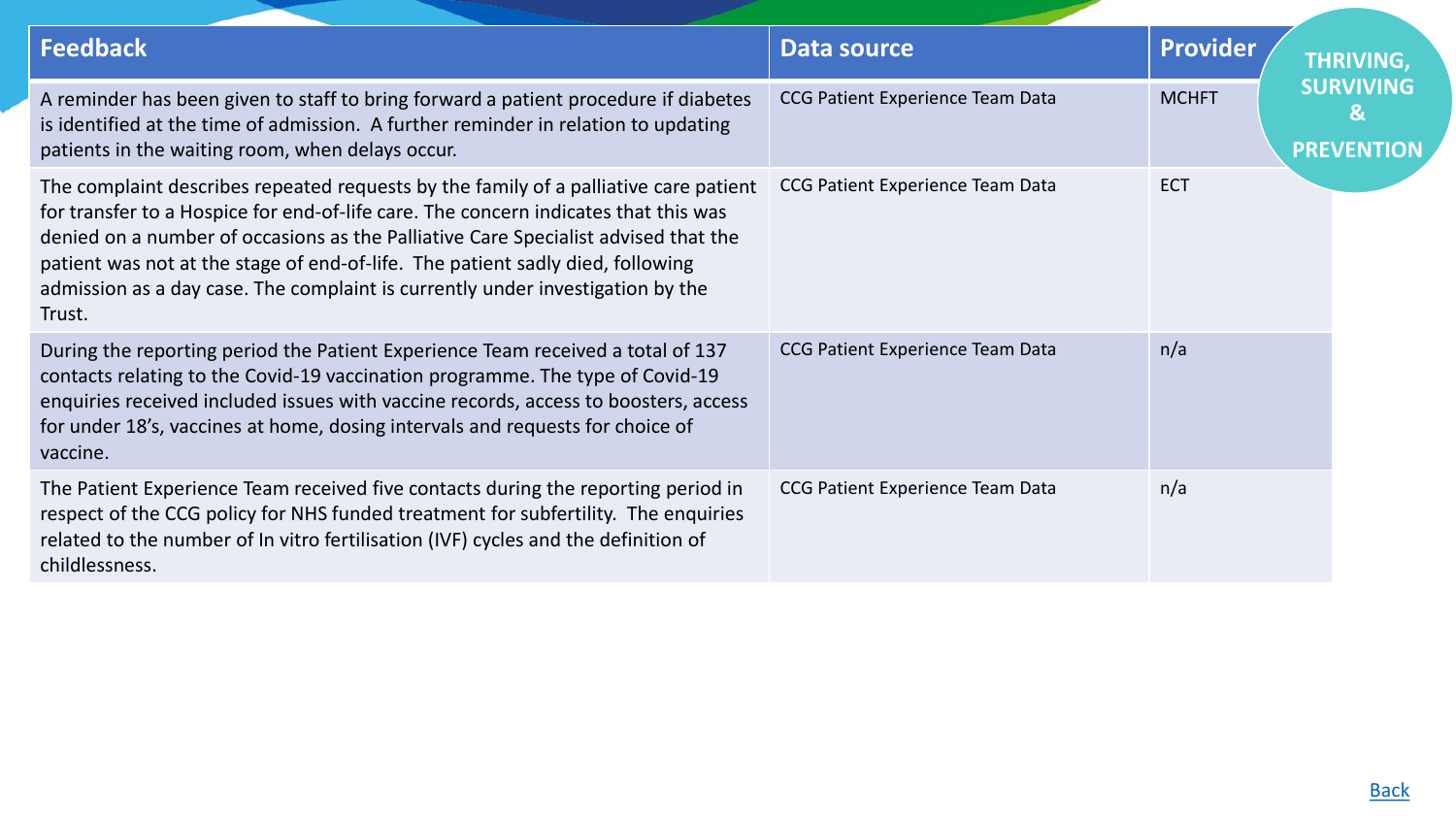<span id="page-19-0"></span>

|                                                                                                                                                                                                                                                                                                                                                                                       |                                                                               | <b>MENTAL</b><br><b>HEALTH,</b>                                                   |
|---------------------------------------------------------------------------------------------------------------------------------------------------------------------------------------------------------------------------------------------------------------------------------------------------------------------------------------------------------------------------------------|-------------------------------------------------------------------------------|-----------------------------------------------------------------------------------|
| <b>Feedback</b>                                                                                                                                                                                                                                                                                                                                                                       | <b>Data source</b>                                                            | <b>LEARNING</b><br><b>Provider</b><br><b>DISABILITIES</b>                         |
| Some referral services are becoming difficult to access due to long waiting times, we have<br>been told ADHD referrals may take years.                                                                                                                                                                                                                                                | <b>Healthwatch Citizens Focus</b><br>Panel - NHS Help Us Help You<br>campaign | <b>&amp; AUTISM</b><br>n/a                                                        |
| Irish/Gypsy Traveller communities. These communities have a very low uptake on health<br>services in general so the mainstream pathways to access mental health services would not be<br>used. There needs to be a commitment to working with organisations that already work with<br>these communities to develop pathways so that the access to mental health services<br>Improves. | Cheshire Chat - Imagining the<br><b>Future Mental Health</b>                  | <b>Cheshire and Wirral</b><br>Partnership NHS<br><b>Foundation Trust</b><br>(CWP) |
| COVID has emphasised the use of technology and doing things virtually, this learning needs to<br>be considered In future service provision and development.                                                                                                                                                                                                                           | Cheshire Chat - Imagining the<br><b>Future Mental Health</b>                  | <b>CWP</b>                                                                        |
| Really good to see that you are considering people with serious mental illness and they are<br>going to be able to access health checks In places such as CAB.                                                                                                                                                                                                                        | Cheshire Chat - Imagining the<br><b>Future Mental Health</b>                  | <b>CWP</b>                                                                        |
| I was under the West Cheshire Early Intervention team for around 3 years as is standard. You<br>hear pretty good things about early intervention services for psychosis, however, after<br>increasing exposure to them and other NHS mental health services, I think this Is mainly<br>related to the fact that they are the best of a pretty depressingly poor set of options.       | <b>Care Opinion Website</b>                                                   | <b>CWP</b>                                                                        |
| The care staff really helped me with my anxiety depression and ptsd, nurses gave me all the<br>relevant information to get myself better, I needed routine back in to my life especially with<br>taking medication & sleeping. I now have a more positive outlook on life and I am working<br>towards getting myself better.                                                          | <b>Care Opinion Website</b>                                                   | <b>CWP</b>                                                                        |
| I feel my experience here has had a detrimental effect on my mental health, and as a mental<br>health service. there Is vast scope for improvement, and woefully lags behind other mental<br>health providers.                                                                                                                                                                        | <b>Care Opinion Website</b>                                                   | <b>CWP</b>                                                                        |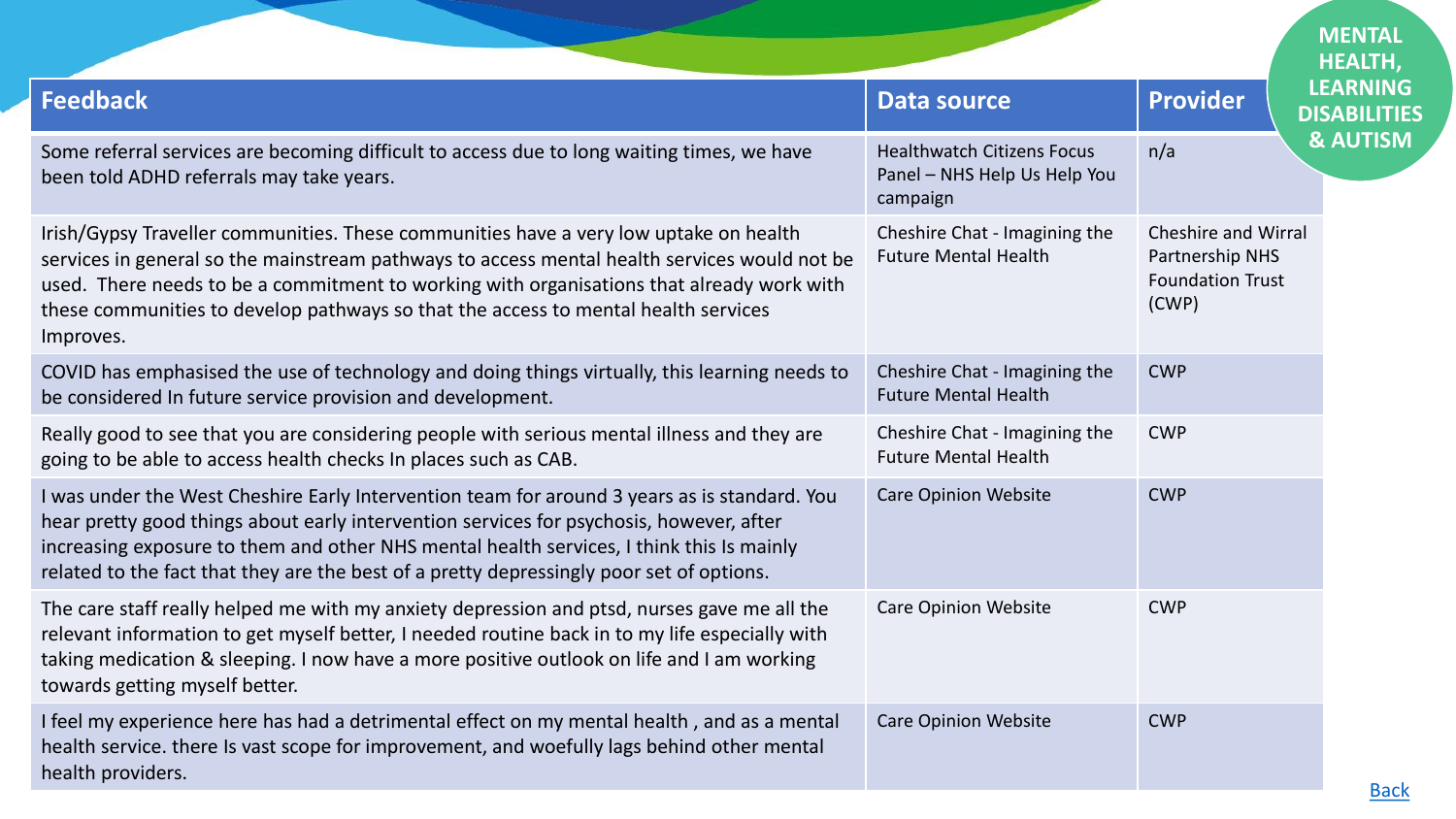## **CQC FINDINGS:**

- This was a focussed inspection which looked at parts of the 'safe' and 'well led' key questions. The rating of 'safe' has changed from good to requires improvement. This has not changed the overall rating of this core service which remains as good.
- The ward was clean and maintained. In most instances the ward was designed to reduce the risks to patients, but the environmental risk assessments were not comprehensive. The service effectively operated the trust's governance processes, but risk was not always managed well.
- The service did not always have enough staff, who knew the patients and received basic training and supervision to provide safe and consistent care.
- Staff assessed and managed risks to patients, however not all patients had an up to date risk assessment. Staff achieved the right balance between maintaining safety and providing the least restrictive environment possible in order to facilitate patients' recovery. Staff followed best practice in anticipating, de-escalating and managing challenging behaviour. As a result, they used restraint and seclusion only after attempts at de-escalation had failed.
- Staff understood how to protect patients from abuse and the service worked well with other agencies to do so. Incidents were recognised, reported and investigated. Staff had training on how to recognise and report abuse and they knew how to apply it.
- Staff had easy access to clinical information and it was easy for them to maintain high quality clinical records whether paper-based or electronic.
- Staff recognised incidents and reported them appropriately. Managers investigated incidents and shared lessons learned with the whole team and the wider service. When things went wrong, staff apologised and gave patients honest information and suitable support.
- Leaders had the skills, knowledge and experience to perform their roles. However, there had not been stable leadership over the last year. They had a good understanding of the services they managed and were approachable for patients and staff.
- Staff knew and understood the provider's vision and values and how they were applied to the work of their team.
- Staff felt respected and valued, and could raise any concerns.
- Our findings from the other key questions demonstrated that the service effectively operated the trust's governance processes, but risk was not always managed well.
- Teams had access to the information they needed to provide safe and effective care.

## **What people who use the service say**

• Patients told us there were not enough staff. They were generally positive about the actual staff on the ward, and felt able to talk with them. However, there were a lot of temporary staff who didn't know them or their needs.

**MENTAL HEALTH, LEARNING DISABILITIES & AUTISM**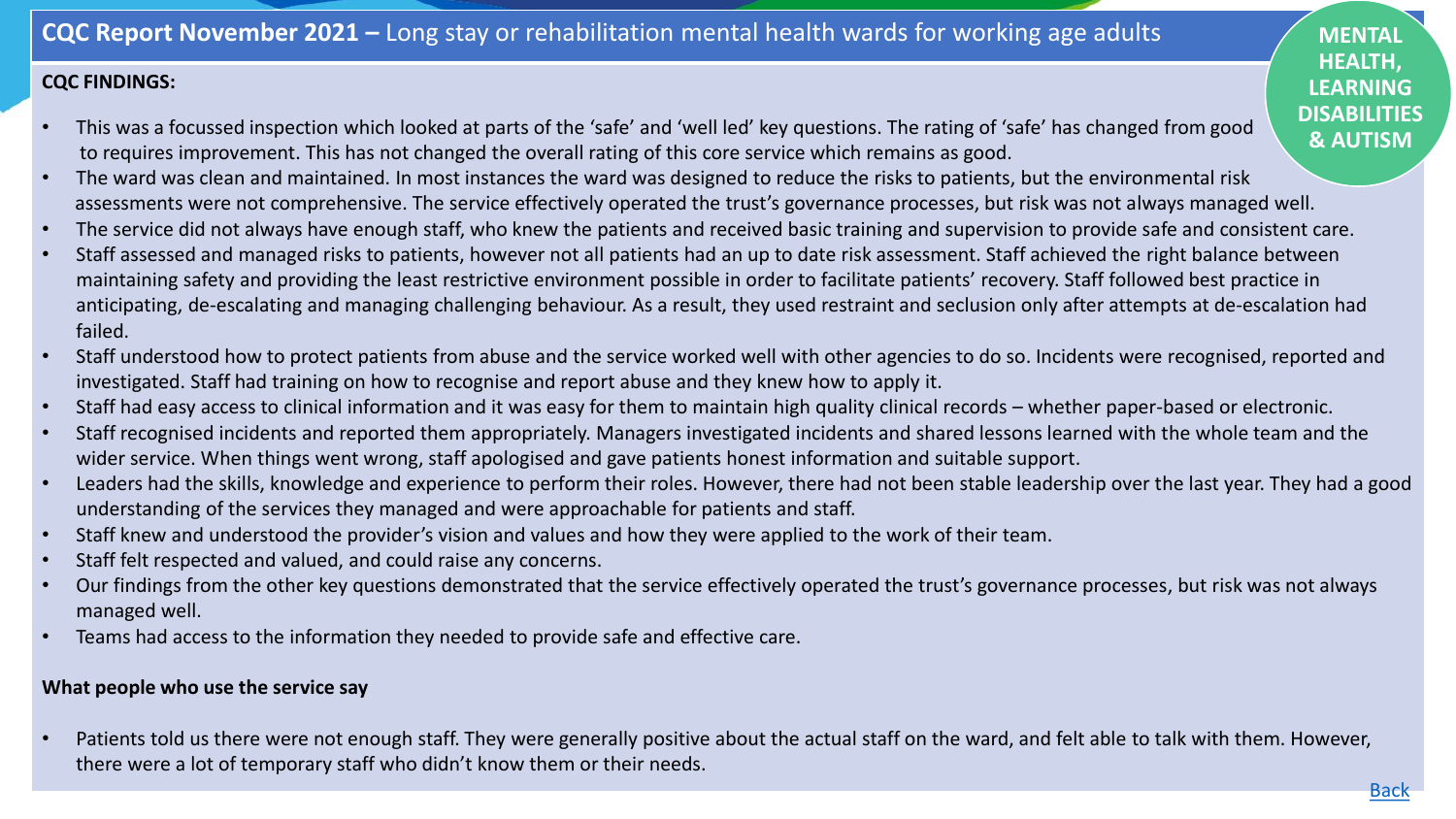# **CQC Report November 2021 –** Long stay or rehabilitation mental health wards for working age adults

- The occupational therapist led on activities, and patients had mixed views about the value of these. Patients told us activities were not always available, and it was sometimes difficult to have escorted leave, which they attributed to there not being staff available.
- Patients had mixed views about the level of involvement they had in their care plans, and how much recovery, rehabilitation, physical wellbeing and discharge were monitored and planned for. Some patients were involved in and aware of aspects of this, but others were not. All the patients we spoke with had different views of what improvements could be made to the ward.
- Patients felt that decisions were made about them without their involvement. They provided information to a weekly multidisciplinary 'board round' but were not allowed to attend. They did attend the monthly 'ward round'. Patients had their medicines explained to them, and were able to ask questions about this.
- Patients told us they felt safe most of the time, but they sometimes felt intimidated by other patients.

#### **During the inspection visit the inspection team:**

- visited the ward, looked at the ward environment and observed how staff were caring for patients
- spoke with four patients
- spoke with managers of the service
- spoke with five other staff
- reviewed ten care records of patients and other care related documents
- looked at a range of policies, procedures and other documents relating to the running of the service.

## CQC advised that the Trust **must:**

- The trust must ensure that there are enough skilled and experienced nursing and support staff on each shift. Staff must have received the necessary mandatory training, supervision and appraisal (Regulation 18(1)(2)).
- The trust must ensure that an environmental and ligature risk assessment is carried out which clearly identifies potential risks to patients and takes action to remove them, or to mitigate against them; this information must be clearly communicated to staff

## CQC advised that the Trust **should**:

• The trust should ensure that all patients have a risk assessment completed and reviewed regularly (Regulation 12).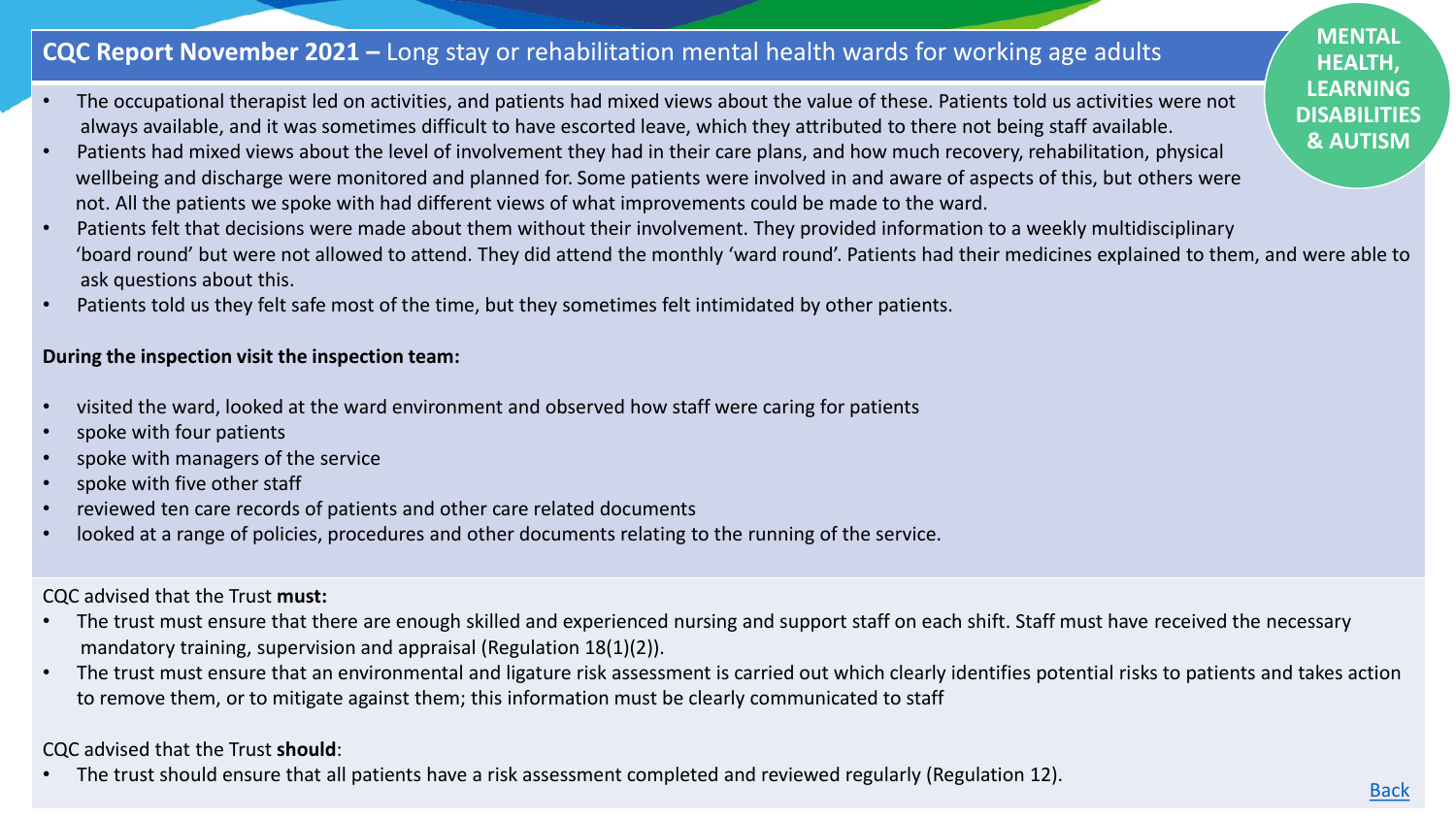<span id="page-22-0"></span>

| <b>Feedback</b>                                                                                                                                                                                                                                         | Data source                                          | <b>Provider</b><br><b>LIVING WELL</b>  |
|---------------------------------------------------------------------------------------------------------------------------------------------------------------------------------------------------------------------------------------------------------|------------------------------------------------------|----------------------------------------|
| Staff going above and beyond for residents, with praise for their dedication and<br>adaptability.                                                                                                                                                       | Healthwatch Cheshire East - Annual<br>Report 2020-21 | <b>Care Homes</b><br><b>FOR LONGER</b> |
| People kept informed of changes to guidance or visiting.                                                                                                                                                                                                | Healthwatch Cheshire East - Annual<br>Report 2020-21 | <b>Care Homes</b>                      |
| People finding it difficult not having visits from friends and family.                                                                                                                                                                                  | Healthwatch Cheshire East - Annual<br>Report 2020-21 | <b>Care Homes</b>                      |
| People have been able to have access to devices e.g. phones/tablets to maintain<br>contact with family and friends.                                                                                                                                     | Healthwatch Cheshire East - Annual<br>Report 2020-21 | <b>Care Homes</b>                      |
| Challenges for staff, including visiting restrictions, staff testing, sickness, and<br>COVID-19 outbreaks.                                                                                                                                              | Healthwatch Cheshire East - Annual<br>Report 2020-21 | <b>Care Homes</b>                      |
| The Patient Experience Team received 8 complaints during the reporting period in<br>relation to Continuing Healthcare Checklist review disputes, CHC Fast Track<br>arrangements, care package arrangements and Early Discharge Funding<br>arrangements. | CCG Patient Experience Team Data                     | <b>Continuing Health</b><br>Care (CHC) |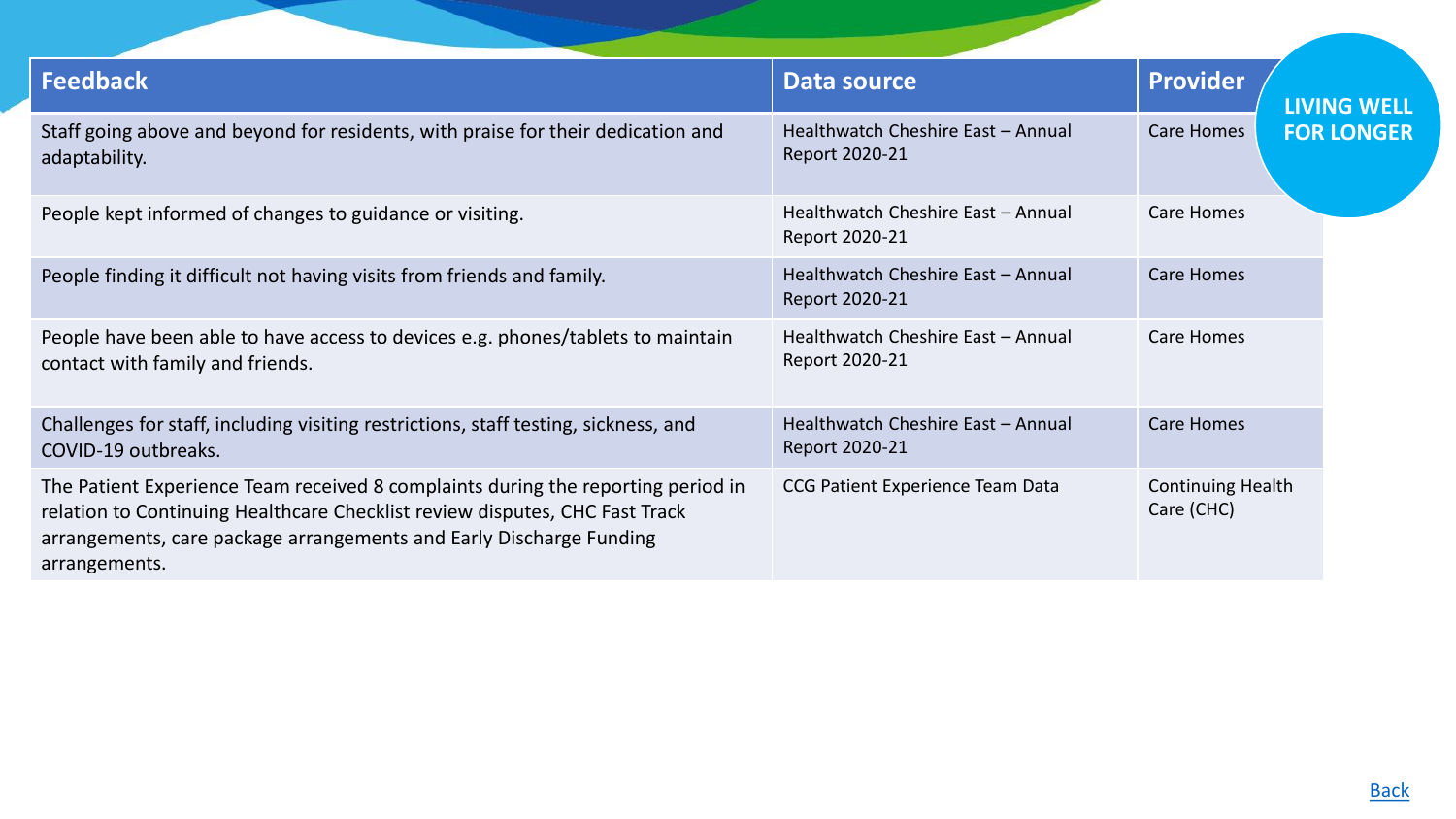| <b>Feedback</b>                                                                                                                                                         | <b>Data source</b>                                     | <b>Provider</b>                        | <b>UNSCHEDULED</b><br><b>CARE</b> |
|-------------------------------------------------------------------------------------------------------------------------------------------------------------------------|--------------------------------------------------------|----------------------------------------|-----------------------------------|
| Overall, 71.4% (185 people) told us they had not contacted NHS 111 before attending A&E.                                                                                | <b>Healthwatch A&amp;E Watch</b><br>Report - July 2021 | MCHFT / COCH<br><b>ECT</b>             |                                   |
| Overall, 53.8% (120 people) told us they had not attempted to go anywhere else before<br>attending A&E.                                                                 | <b>Healthwatch A&amp;E Watch</b><br>Report - July 2021 | MCHFT / COCH /<br><b>ECT</b>           |                                   |
| Rang over weekend. NHS 111 sent an ambulance to the home. Mum who is a Nurse didn't think<br>this was necessary but they sent one anyway.                               | <b>Healthwatch A&amp;E Watch</b><br>Report - July 2021 | <b>NHS 111</b>                         |                                   |
| I was told to come to A&E, I needed an ambulance but it was a 4 hour wait.                                                                                              | <b>Healthwatch A&amp;E Watch</b><br>Report - July 2021 | North West Ambulance<br>Service (NWAS) |                                   |
| I was advised to come to hospital by NHS111, they made an appt but hospital said they are not<br>running appointments                                                   | <b>Healthwatch A&amp;E Watch</b><br>Report - July 2021 | <b>NHS 111</b>                         |                                   |
| Terrible for trying to get through took 20 minutes. They said a gynaecologist would ring me back<br>but she never did. So re-rang 111 and they said to just come to A&E | <b>Healthwatch A&amp;E Watch</b><br>Report - July 2021 | <b>NHS 111</b>                         |                                   |
| I came to A&E, I rang NHS111 but advised 8 hour wait for call back. Very nice but needed more<br>rapid response.                                                        | <b>Healthwatch A&amp;E Watch</b><br>Report - July 2021 | <b>NHS 111</b>                         |                                   |
| Not happy to use NHS 111 as not confident that they are competent to diagnose. She thinks NHS<br>111's job Is to deter people from coming to A&E.                       | <b>Healthwatch A&amp;E Watch</b><br>Report - July 2021 | <b>NHS 111</b>                         |                                   |
| I have used NHS 111 once before and found it to be a waste of time and resources.                                                                                       | <b>Healthwatch A&amp;E Watch</b><br>Report - July 2021 | <b>NHS 111</b>                         |                                   |
| Aware of NHS111 but didn't realise it could be used for minor Injuries.                                                                                                 | <b>Healthwatch A&amp;E Watch</b><br>Report - July 2021 | <b>ECT</b>                             |                                   |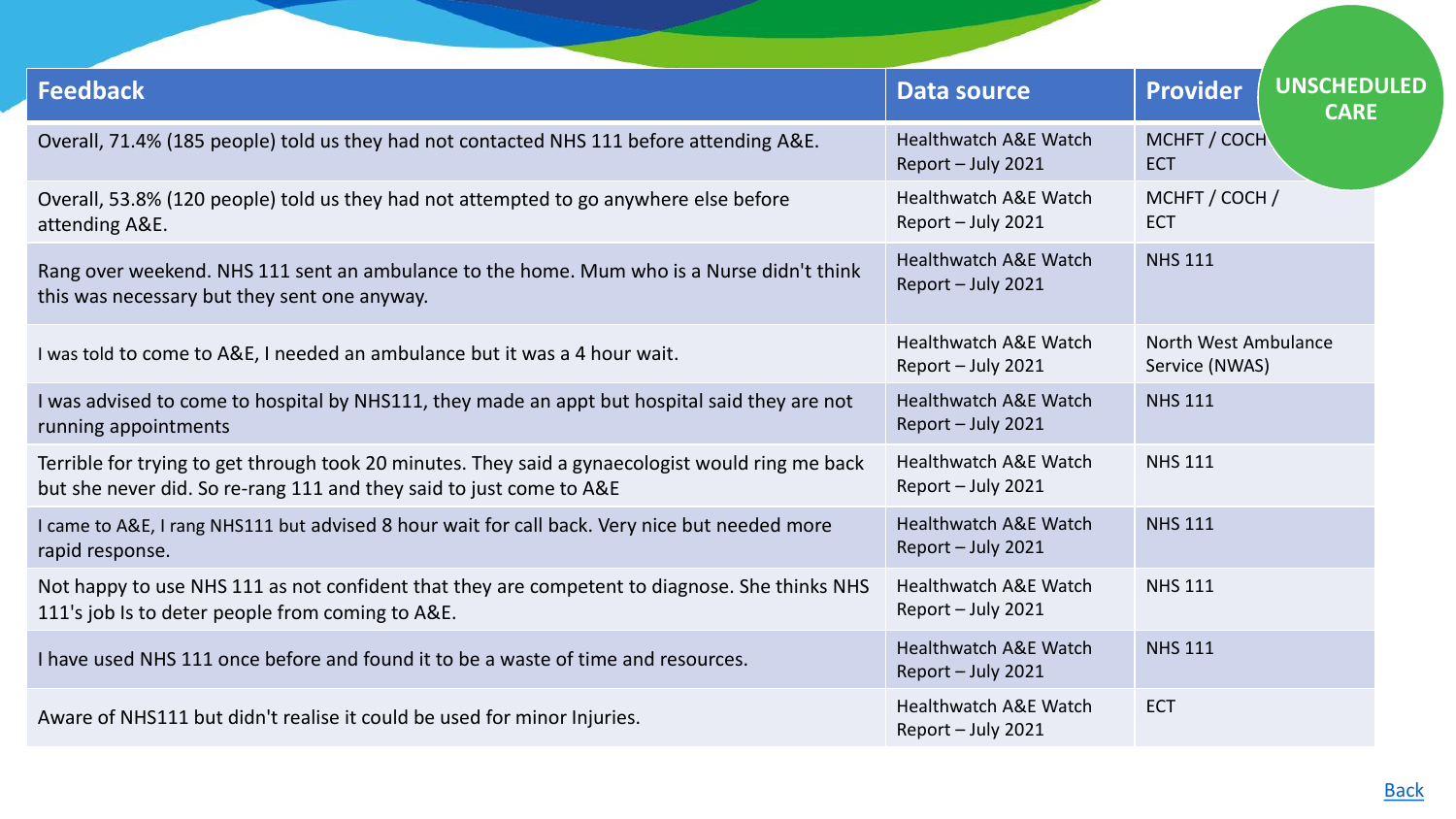| <b>Feedback</b>                                                                                                                                                                                                                           | Data source                                            | <b>Provider</b>              |                                   |
|-------------------------------------------------------------------------------------------------------------------------------------------------------------------------------------------------------------------------------------------|--------------------------------------------------------|------------------------------|-----------------------------------|
| Just did not think to use NHS111 - thought it best to come to A&E where I would be seen.                                                                                                                                                  | <b>Healthwatch A&amp;E Watch</b><br>Report - July 2021 | <b>ECT</b>                   | <b>UNSCHEDULED</b><br><b>CARE</b> |
| Was at the hospital for another appointment anyway so thought It would be easiest to come to<br>A&E.                                                                                                                                      | <b>Healthwatch A&amp;E Watch</b><br>Report - July 2021 | <b>MCHFT</b>                 |                                   |
| Rang 999 at 5am told no ambulance come to A&E. 10am they sent an ambulance taxi.                                                                                                                                                          | <b>Healthwatch A&amp;E Watch</b><br>Report - July 2021 | <b>NWAS</b>                  |                                   |
| Went to Whitchurch day centre, minor injury unit. No x-ray service today 'not possible'. Possible<br>minor damage so came here.                                                                                                           | <b>Healthwatch A&amp;E Watch</b><br>Report - July 2021 | <b>COCH</b>                  |                                   |
| Started with shivering and high temperature early evening contacted 111 unsuccessful. Contacted<br>paramedic who came out. No need for admission. Then contacted by OOH at 4.30am and told to<br>come to A&E.                             | <b>Healthwatch A&amp;E Watch</b><br>Report - July 2021 | <b>NHS 111</b>               |                                   |
| Overall, 55.3% (84 people) of respondents who did not try going anywhere else thought that their<br>issue was too urgent or was an emergency. 15.1% (23 people) said that their friend or family<br>member thought they should go to A&E. | <b>Healthwatch A&amp;E Watch</b><br>Report - July 2021 | MCHFT / COCH /<br><b>ECT</b> |                                   |
| The patient felt stitches would be required and so a waste of time trying to get anywhere as they<br>would only be advised to go to A&E.                                                                                                  | <b>Healthwatch A&amp;E Watch</b><br>Report - July 2021 | <b>ECT</b>                   |                                   |
| I have a problem that needs to be solved because I go away on Saturday for holiday. Coming to<br>A&E was the only option.                                                                                                                 | <b>Healthwatch A&amp;E Watch</b><br>Report - July 2021 | <b>MCHFT</b>                 |                                   |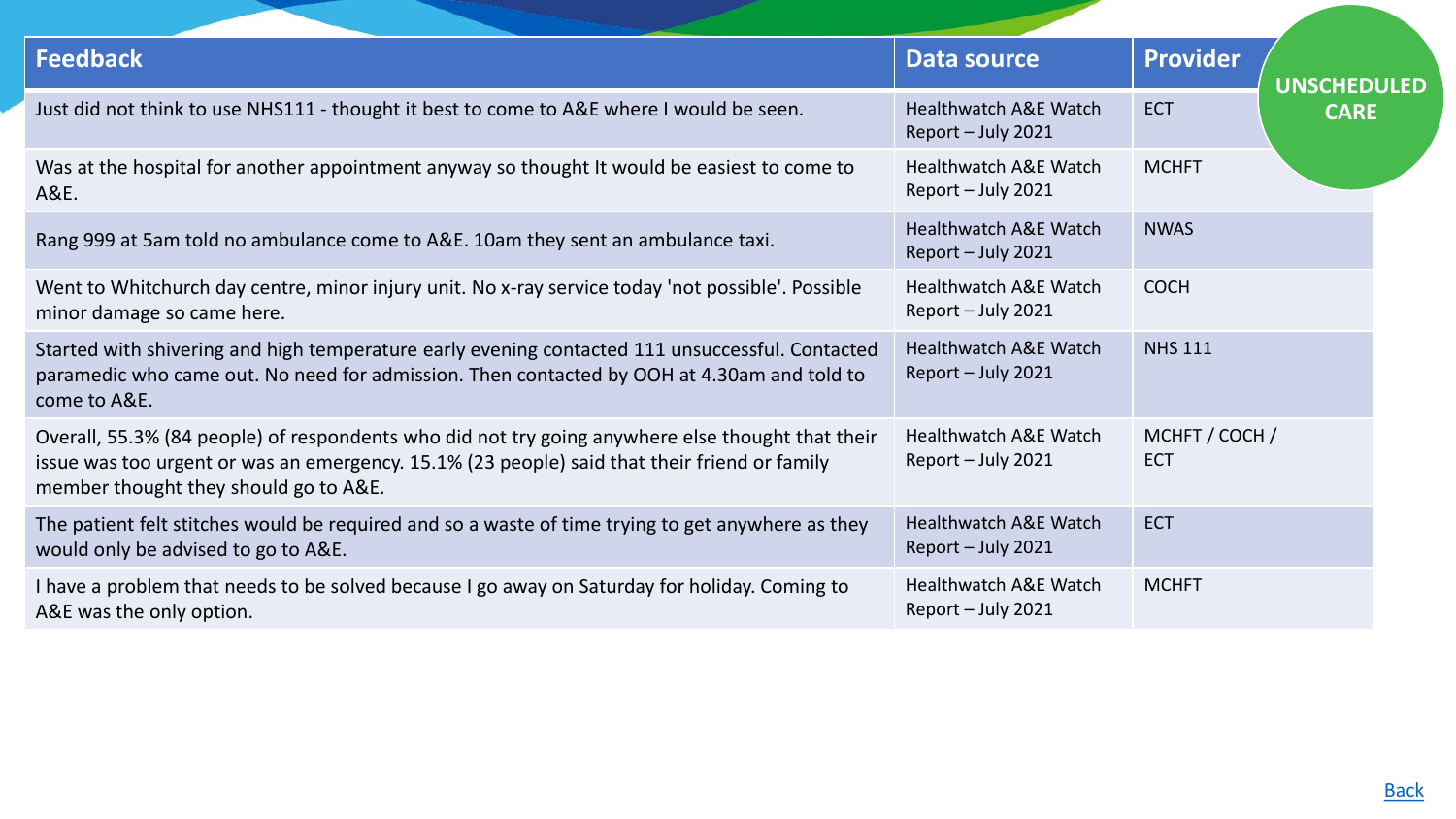| <b>Feedback</b>                                                                                                                                                                                                                                  | Data source                                            | <b>Provider</b>                                  |
|--------------------------------------------------------------------------------------------------------------------------------------------------------------------------------------------------------------------------------------------------|--------------------------------------------------------|--------------------------------------------------|
| Thought I would be able to treat the problem at home but the swelling has worsened and pain has<br>not eased.                                                                                                                                    | <b>Healthwatch A&amp;E Watch</b><br>Report - July 2021 | <b>UNSCHEDULED</b><br><b>COCH</b><br><b>CARE</b> |
| Overall, 62% (166 people) of respondents to this question were driven to A&E by a friend or family<br>member. A further 24% (60 people) drove themselves.                                                                                        | Healthwatch A&E Watch<br>Report - July 2021            | MCHFT / COCH<br><b>ECT</b>                       |
| 13 people who said they had arrived by ambulance. 9 of these rated their experience as<br>'excellent'.                                                                                                                                           | <b>Healthwatch A&amp;E Watch</b><br>Report - July 2021 | <b>NWAS</b>                                      |
| Took an age to get through, in the end we had to get a taxi. When I spoke with the ambulance<br>they said they were very busy.                                                                                                                   | <b>Healthwatch A&amp;E Watch</b><br>Report - July 2021 | <b>NHS 111</b>                                   |
| Across all three hospitals, 74.3% (162 people) of respondents told us they were not being kept<br>Informed about waiting times and did not know why or how long they would be waiting.                                                           | <b>Healthwatch A&amp;E Watch</b><br>Report - July 2021 | MCHFT / COCH /<br><b>ECT</b>                     |
| Last time here, I was seen in 2 and a half hours. There used to be a clock in here - no more. The<br>wait time Is too long.                                                                                                                      | <b>Healthwatch A&amp;E Watch</b><br>Report - July 2021 | <b>COCH</b>                                      |
| I was told when I was booked in and triaged that there was about a 45 minute wait.                                                                                                                                                               | <b>Healthwatch A&amp;E Watch</b><br>Report - July 2021 | <b>MCHFT</b>                                     |
| Across all three hospitals, 78% (170 people) rated their experience in A&E as 4 or 5 out of 5<br>('good' or 'excellent'). 5.1% (11 people) rated their experience as 1 or 2 out of 5 ('poor' or 'quite<br>poor').                                | <b>Healthwatch A&amp;E Watch</b><br>Report - July 2021 | MCHFT / COCH /<br><b>ECT</b>                     |
| Within 10minutes arrival I was seen in Triage, I was offered codeine then went to x-ray. Again I<br>was seen in 10 minutes, I was In minors for just 15 mins they saw the results gave me some gas<br>and air and re set my shoulder which hurt. | <b>Healthwatch A&amp;E Watch</b><br>Report - July 2021 | <b>COCH</b>                                      |
| Impressed with the building and the set up. The chap on reception was so helpful he even charged<br>my phone for me so thank you.                                                                                                                | Healthwatch A&E Watch<br>Report - July 2021            | <b>COCH</b>                                      |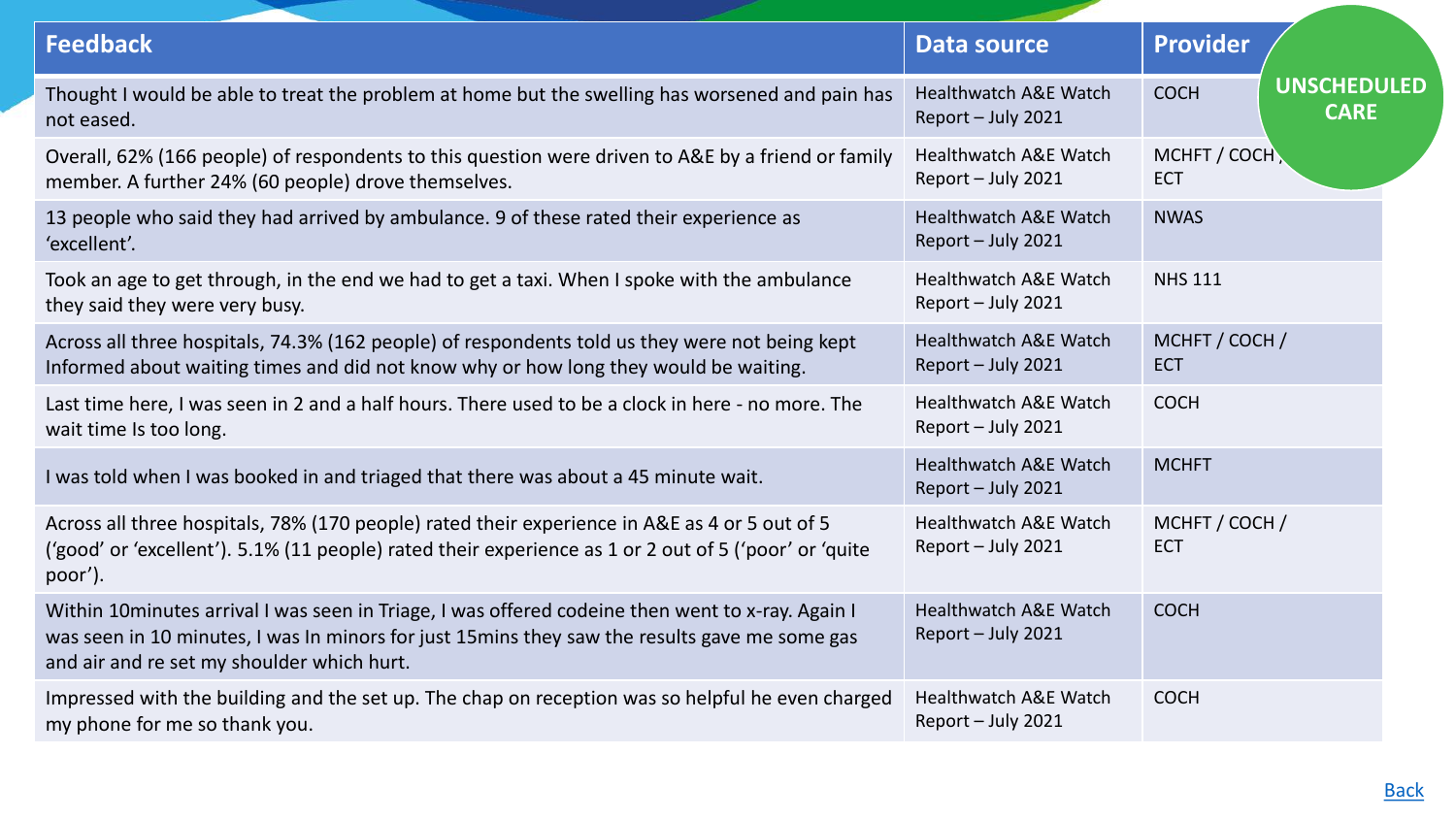| <b>Feedback</b>                                                                                                                                                                                                                                                                                                             | Data source                                            | <b>Provider</b> | <b>UNSCHEDULED</b> |
|-----------------------------------------------------------------------------------------------------------------------------------------------------------------------------------------------------------------------------------------------------------------------------------------------------------------------------|--------------------------------------------------------|-----------------|--------------------|
| The doctor I was seen by was really considerate and spoke to telling me all about what would<br>happen. They wanted to keep me in until Monday for surgery but I am going home to come<br>back for surgery                                                                                                                  | <b>Healthwatch A&amp;E Watch</b><br>Report - July 2021 | <b>COCH</b>     | <b>CARE</b>        |
| The receptionists have been with me this morning and all throughout the day, it is much<br>appreciated. Also to all the nursing staff, Drs and support staff and everybody at the whole of<br>the Countess of Chester thank you.                                                                                            | <b>Healthwatch A&amp;E Watch</b><br>Report - July 2021 | <b>COCH</b>     |                    |
| Calm atmosphere, well organised, Lovely staff, pleasant surroundings, efficient treatment.                                                                                                                                                                                                                                  | <b>Healthwatch A&amp;E Watch</b><br>Report - July 2021 | <b>COCH</b>     |                    |
| Just waiting is the issue, I am pregnant with bleeding so I'm very worried and nervous. I don't<br>understand why I'm not at the maternity instead of being here. The appointments are<br>ridiculous, why would I be told that I have an appointment then get to the hospital to be told<br>they aren't doing appointments. | <b>Healthwatch A&amp;E Watch</b><br>Report - July 2021 | <b>COCH</b>     |                    |
| Waiting to be informed as to what is happening. Would have expected to be sent to maternity<br>rather than just waiting.                                                                                                                                                                                                    | Healthwatch A&E Watch<br>Report - July 2021            | <b>COCH</b>     |                    |
| Lack of privacy as the screen although has a microphone so people can hear everything. I can<br>hear everyone who Is coming in as its loud at the reception.                                                                                                                                                                | <b>Healthwatch A&amp;E Watch</b><br>Report - July 2021 | <b>COCH</b>     |                    |
| Good organisation. Clean. Friendly staff. Staff very professional.                                                                                                                                                                                                                                                          | <b>Healthwatch A&amp;E Watch</b><br>Report - July 2021 | <b>MCHFT</b>    |                    |
| All of the staff very nice. Booked in quickly. Reception service average and triage service good.                                                                                                                                                                                                                           | <b>Healthwatch A&amp;E Watch</b><br>Report - July 2021 | <b>MCHFT</b>    |                    |
| Very warm in the waiting room especially for a child with a burn. Would be nice to know how<br>long we might have to wait.                                                                                                                                                                                                  | <b>Healthwatch A&amp;E Watch</b><br>Report - July 2021 | <b>MCHFT</b>    |                    |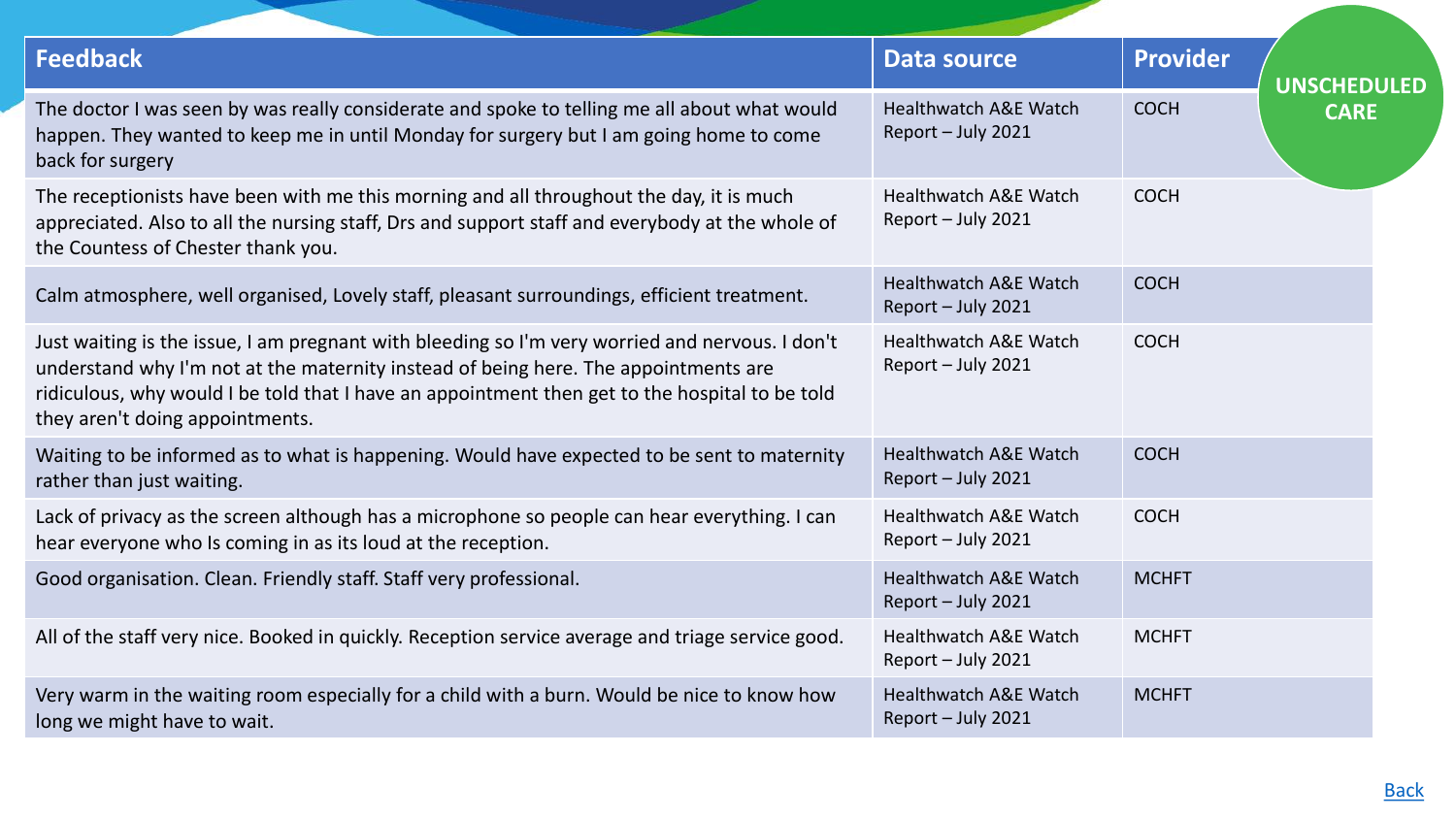| <b>Feedback</b>                                                                                                                                                                                               | Data source                                            | <b>Provider</b>              |  |
|---------------------------------------------------------------------------------------------------------------------------------------------------------------------------------------------------------------|--------------------------------------------------------|------------------------------|--|
|                                                                                                                                                                                                               |                                                        | <b>UNSCHEDULED</b>           |  |
| We were instructed by our GP that he had rang through and that they were expecting us asap<br>but we were waiting for 4 hours In A&E before they called him through.                                          | <b>Healthwatch A&amp;E Watch</b><br>Report - July 2021 | <b>MCHFT</b><br><b>CARE</b>  |  |
| Very good. Friendly and welcoming. Short wait to see triage nurse.                                                                                                                                            | <b>Healthwatch A&amp;E Watch</b><br>Report - July 2021 | ECT                          |  |
| I really appreciate the service here, they are very patient and professional but they could be<br>more Informative although they are busy.                                                                    | <b>Healthwatch A&amp;E Watch</b><br>Report - July 2021 | <b>ECT</b>                   |  |
| Friendly, reception gave me clear advice and instructions although its difficult hear due to the<br>screen and masks. The waiting area Is clean and people are keeping distance and wearing<br>masks.         | <b>Healthwatch A&amp;E Watch</b><br>Report - July 2021 | <b>ECT</b>                   |  |
| Patient was concerned regarding the social distancing as when it gets busier people are sitting<br>closer, he has had his jabs but still has concerns for himself and family.                                 | <b>Healthwatch A&amp;E Watch</b><br>Report - July 2021 | <b>ECT</b>                   |  |
| It is so difficult to talk to the receptionist, as there is a lack of privacy. Why can't they ask me to<br>write my details down as I don't want people to know my personal details or things about me.       | <b>Healthwatch A&amp;E Watch</b><br>Report - July 2021 | <b>ECT</b>                   |  |
| Hard to hear what reception staff are saying with masks and the screen. Found the reception<br>window was quite low and I had to bend down to speak to the receptionist which was hard on<br>an Injured knee. | <b>Healthwatch A&amp;E Watch</b><br>Report - July 2021 | <b>ECT</b>                   |  |
| Across all three hospitals, 69.1% (170 people) told us they had not previously attended A&E In<br>the past 12 months.                                                                                         | <b>Healthwatch A&amp;E Watch</b><br>Report - July 2021 | MCHFT / COCH /<br><b>ECT</b> |  |
| Across the three hospitals, 75.7% of people who had previously attended A&E in the past 12<br>months had only attended A&E on one or two other occasions.                                                     | <b>Healthwatch A&amp;E Watch</b><br>Report - July 2021 | MCHFT / COCH /<br><b>ECT</b> |  |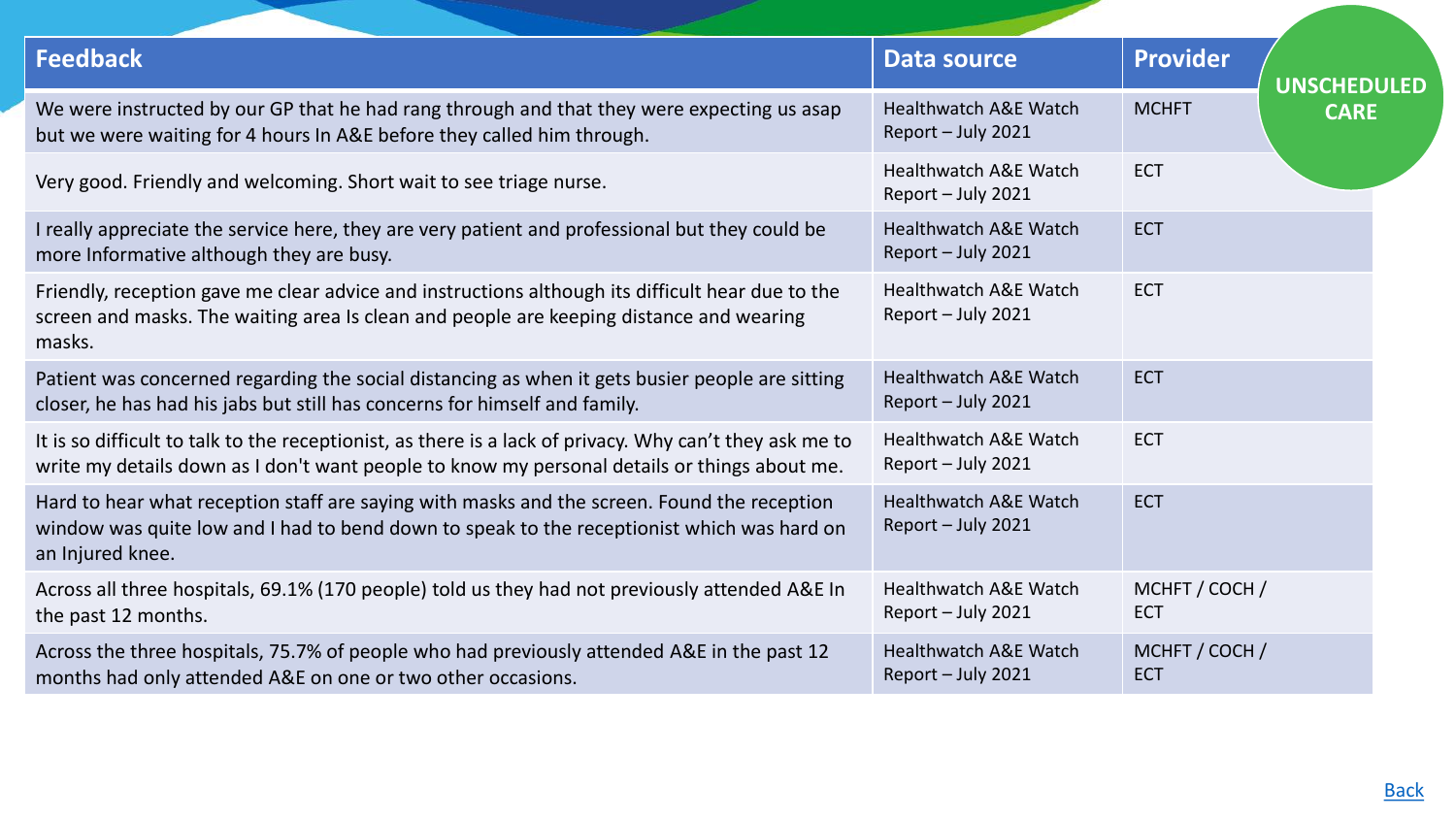| <b>Feedback</b>                                                                                                                                                                                                                                                                                                                                                                                                                                                                                                                                                                                                                                              | <b>Data source</b>          | <b>Provider</b>                                   |             |
|--------------------------------------------------------------------------------------------------------------------------------------------------------------------------------------------------------------------------------------------------------------------------------------------------------------------------------------------------------------------------------------------------------------------------------------------------------------------------------------------------------------------------------------------------------------------------------------------------------------------------------------------------------------|-----------------------------|---------------------------------------------------|-------------|
| It was my first experience as an inpatient at Leighton Hospital. The hospital was extremely<br>clean. I found the doctors and nurses who looked after me to be professional and caring. I was<br>treated with dignity and respect and I felt reassured and safe. I also wish to extend my thanks<br>to the doctors In A & E who assessed me beforehand for their professionalism and care.                                                                                                                                                                                                                                                                   | <b>Care Opinion Website</b> | <b>MCHFT</b><br><b>UNSCHEDULED</b><br><b>CARE</b> |             |
| I think it's appalling that patients in A&E have to declare their health issues in front of everyone<br>else waiting for the triage nurse. The 'screen' does nothing to protect privacy for the patient<br>speaking or those waiting. In 10minutes I had to hear a terrified, distraught lady who Is suicidal<br>and another lady who had to explain her Injuries were from being battered at home.                                                                                                                                                                                                                                                          | <b>Care Opinion Website</b> | <b>ECT</b>                                        |             |
| Firstly I understand the great pressure the NHS is under especially during COVID, and I take my<br>hat off to them. However when attending A&E I do not expect staff to be rude and make<br>patients feel small. I dislocated my knee-cap a week ago and it happened again last night and<br>after speaking to orthopaedics and 111, I was advised to go to A&E even though it had gone<br>back into place. When I got to triage, the lady first said "what's your problem" abruptly and<br>rudely and then said "why have you come to A&E then If you knee has gone back in???" and<br>rolled her eyes. She showed no empathy, understanding or compassion. | <b>Care Opinion Website</b> | <b>ECT</b>                                        |             |
| I accompanied my elderly mother-in-law to A&E on Monday evening. I wanted to compliment<br>all the staff we came into contact with and others I observed dealing with other patients. Staff<br>are obviously very busy and under tremendous pressure. However they were always extremely<br>patient, kind and courteous. The ward was managed efficiently and staff were Informative and<br>skilled in their handling of patients.                                                                                                                                                                                                                           | <b>Care Opinion Website</b> | <b>ECT</b>                                        |             |
| A&E at this hospital does not understand the concept of "triage". The hospital is full of staff but<br>it is not clear what any of them are actually doing. Attending A&E today there were 8 people<br>waiting and over 10 staff and the wait was 7 hours. It was literally first come first serve - that Is<br>not "triage" by the way.                                                                                                                                                                                                                                                                                                                     | <b>Care Opinion Website</b> | <b>ECT</b>                                        |             |
| I attended A&E today, no complaints from me about the staff because they are first class, they<br>are fantastic. But, the facility Is dreadful, filthy, I've been in third world triage departments that<br>are cleaner.                                                                                                                                                                                                                                                                                                                                                                                                                                     | <b>Care Opinion Website</b> | <b>ECT</b>                                        | <b>Back</b> |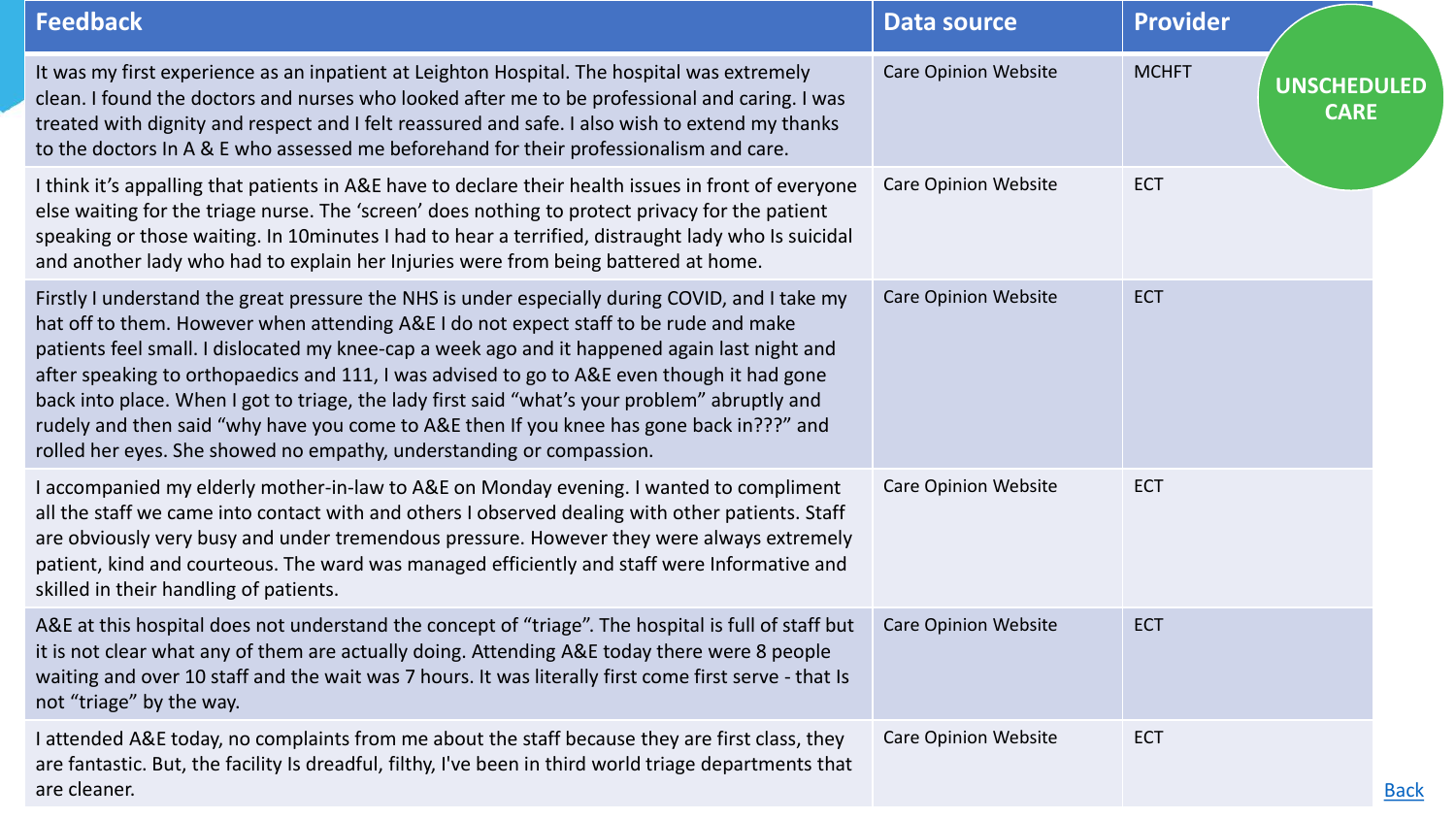| <b>Feedback</b>                                                                                                                                                                                                                                                                                                                                                                                                                      | <b>Data source</b>                                | <b>Provider</b> |                                   |
|--------------------------------------------------------------------------------------------------------------------------------------------------------------------------------------------------------------------------------------------------------------------------------------------------------------------------------------------------------------------------------------------------------------------------------------|---------------------------------------------------|-----------------|-----------------------------------|
| A very unexpected pleasant stay on ward 10 a great team of medical staff and health care<br>assistants: went out of there way to help with all of your needs and concerns.                                                                                                                                                                                                                                                           | <b>Care Opinion Website</b>                       | <b>ECT</b>      | <b>UNSCHEDULED</b><br><b>CARE</b> |
| Recently visited the A&E ward after having a severe panic attack and was blown away by the<br>friendliness and care given by the nurses. They are truly angels on earth and we should<br>definitely never take them for granted.                                                                                                                                                                                                     | <b>Care Opinion Website</b>                       | <b>COCH</b>     |                                   |
| I was admitted with shortness of breath which was diagnosed as pneumonia. The care and attention I<br>received was absolutely first class . All the staff, from cleaners to senior doctors were caring, attentive<br>to detail, and very friendly.                                                                                                                                                                                   | <b>Care Opinion Website</b>                       | <b>COCH</b>     |                                   |
| The complaint focusses on a delay in ambulance arrival, due to GP Out of Hours clinician not<br>describing the severity of the patient condition to the Ambulance Service.<br>The investigation has concluded that the patient's partner was advised to contact the Ambulance<br>service direct, although the clinician did alert the Clinical Site Manager (A&E) to expect the patient and<br>that they would require urgent tests. | <b>CCG Patient Experience</b><br><b>Team Data</b> | <b>MCHFT</b>    |                                   |
| Concerns raised regarding delay in being admitted to a ward, from A&E (8 hour wait)                                                                                                                                                                                                                                                                                                                                                  | <b>CCG Patient Experience</b><br><b>Team Data</b> | <b>MCHFT</b>    |                                   |
| A patient describes poor discharge from A&E without pain relief or supportive walking aids.                                                                                                                                                                                                                                                                                                                                          | <b>CCG Patient Experience</b><br><b>Team Data</b> | <b>MCHFT</b>    |                                   |
| A regular audit on the timeliness of administration of pain medication within the Emergency<br>Department has commenced, in order to ensure that analgesia is given in accordance with the<br>analgesic ladder.                                                                                                                                                                                                                      | <b>CCG Patient Experience</b><br><b>Team Data</b> | <b>ECT</b>      |                                   |
| Blood Pressure Monitoring - A training update has been provided to nursing staff in the Emergency<br>Department, following evidence of patient bruising due to multiple attempts to take their blood<br>pressure.                                                                                                                                                                                                                    | <b>CCG Patient Experience</b><br><b>Team Data</b> | <b>ECT</b>      |                                   |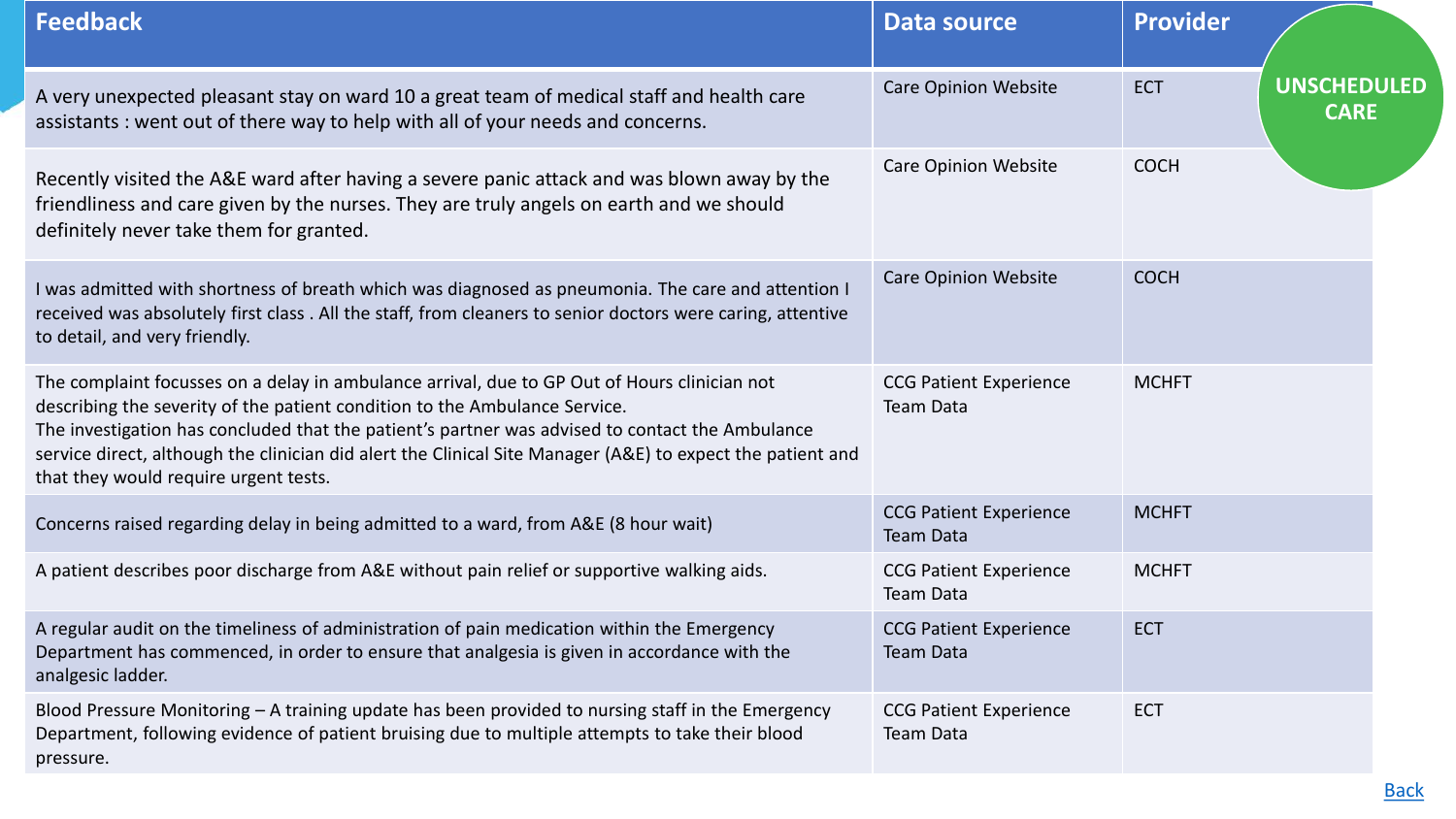<span id="page-30-0"></span>

|                                                                                                                                                                                                                                                              |                                                                            |                 | <b>COMMS</b>                      |
|--------------------------------------------------------------------------------------------------------------------------------------------------------------------------------------------------------------------------------------------------------------|----------------------------------------------------------------------------|-----------------|-----------------------------------|
| Feedback                                                                                                                                                                                                                                                     | <b>Data source</b>                                                         | <b>Provider</b> | $\mathbf{g}$<br><b>ENGAGEMENT</b> |
| COVID-19 has highlighted inequalities and to tackle these unfair health differences we<br>will need those in power to listen, to hear the experiences of those facing Inequality and<br>understand the steps that could improve people's lives.              | Healthwatch - Annual Report 2020-<br>21                                    | n/a             |                                   |
| 15 respondents had seen or heard about NHS Help, Us Help You campaign. The majority<br>had discovered the campaign online.                                                                                                                                   | Healthwatch Citizens Focus Panel -<br>NHS Help Us Help You campaign        | n/a             |                                   |
| The internet was most people's 'go to' place for information about self-care advice or<br>treatment.                                                                                                                                                         | <b>Healthwatch Citizens Focus Panel</b><br>- NHS Help Us Help You campaign | n/a             |                                   |
| From the respondents who had seen or heard about the campaign:<br>90% were clearer on where to go for medical advice<br>100% were clearer on what ailments required medical attention<br>90% felt the campaign was clear and easy to understand<br>$\bullet$ | <b>Healthwatch Citizens Focus Panel</b><br>- NHS Help Us Help You campaign | n/a             |                                   |
| The internet is easy to access, it has a wide variety of Information, from sources such as<br>the NHS.                                                                                                                                                       | <b>Healthwatch Citizens Focus Panel</b><br>- NHS Help Us Help You campaign | n/a             |                                   |
| With regards to self care advice, I'm able to research any number of websites to gain a<br>balanced view from the ease and comfort of my own home.                                                                                                           | <b>Healthwatch Citizens Focus Panel</b><br>- NHS Help Us Help You campaign | n/a             |                                   |
| I use online forums as a source of peer support and they contain people with the same<br>condition who have lived experience.                                                                                                                                | <b>Healthwatch Citizens Focus Panel</b><br>- NHS Help Us Help You campaign | n/a             |                                   |